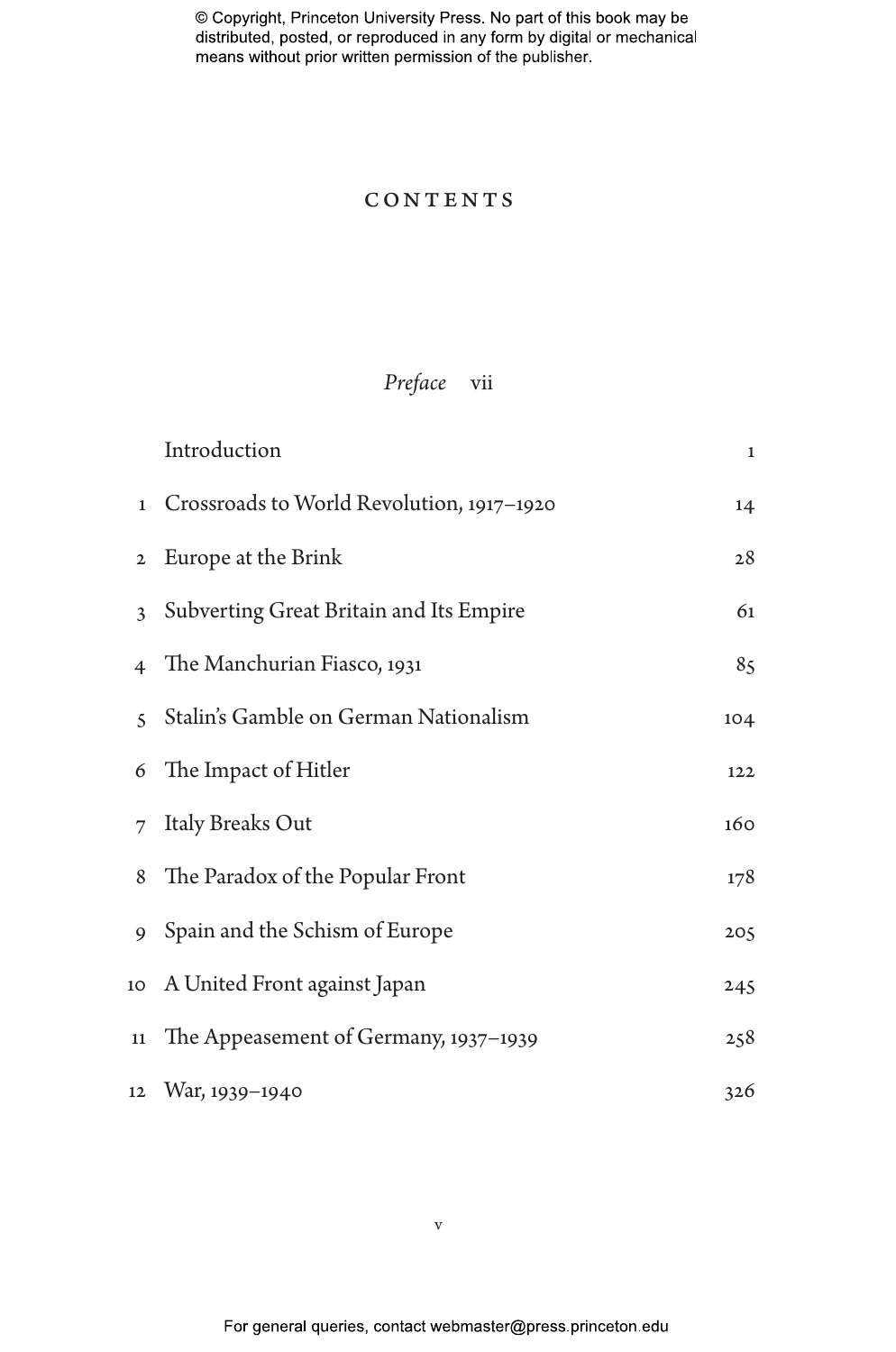vi CONTENTS

# 13 The Invasion of the Soviet Union 368

Conclusions 380

*Notes* 387 *Bibliography* 449 *Index* 465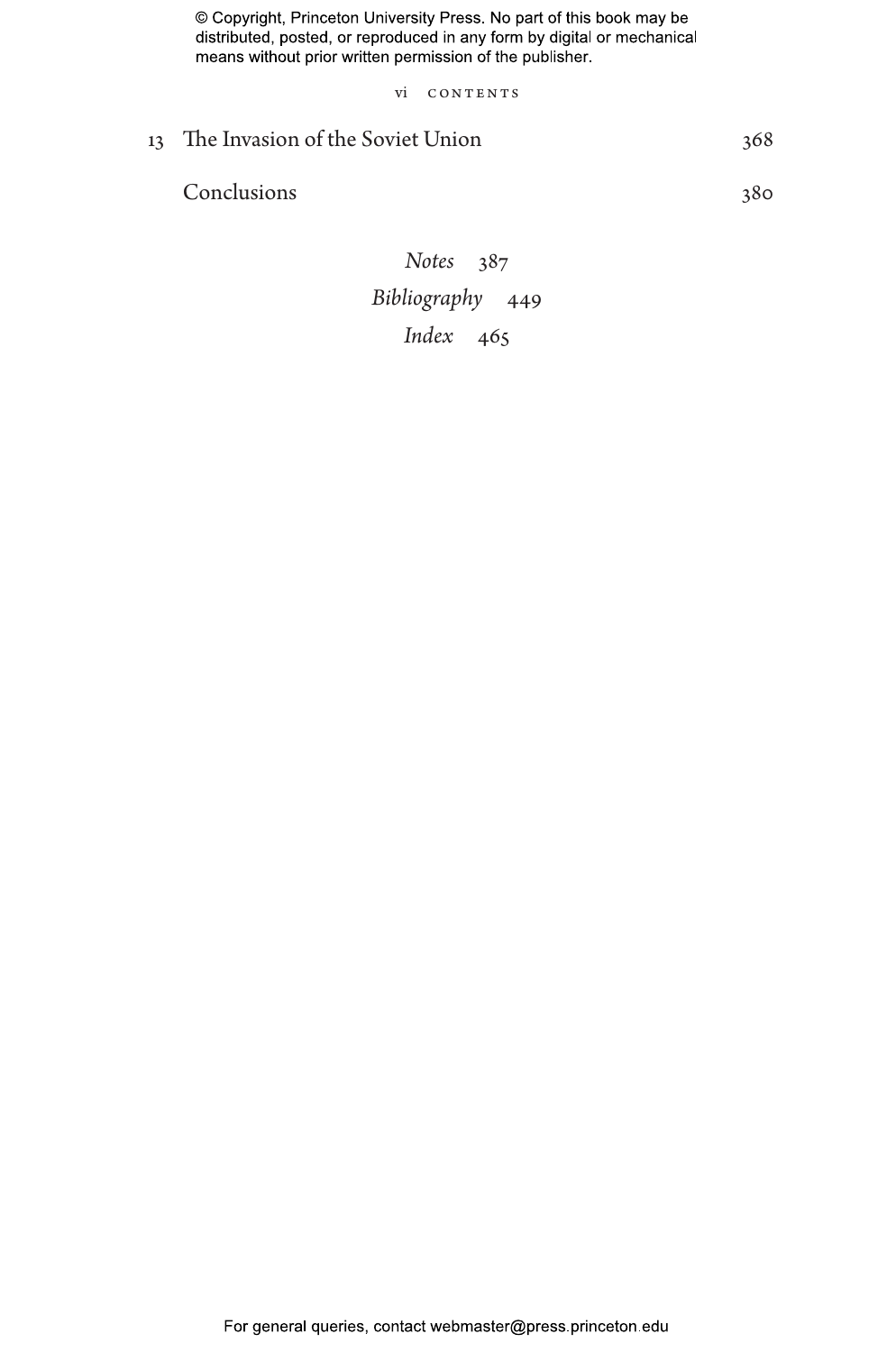# Introduction

It is, sometimes, these changes which are going on around us of which we are least aware.

 $-MAYNARD KEYNES<sup>1</sup>$ 

Why should anyone believe that Communism played a crucial role in the origins of World War II? The word scarcely appears in the index of standard works on the subject.

Yet the threat of revolution posed by the Bolsheviks, as the Communists were once better known, proved critical to the emergence of fascism. It was also a central consideration in the failure of states menaced by Hitler's Germany to unite against the immediate and very tangible threat he posed to their survival. Although brooding along the margins of Europe for more than two decades after the revolution with military power insufficient for offensive operations to endanger Central Europe, the Soviet Union nevertheless incarnated an impending threat to capitalism worldwide. Entire countries, including Poland, Romania and Czechoslovakia, were all the more easily isolated, picked off one by one and then wiped off the map by Hitler because for each of them the dread of Communist rule ultimately proved greater than their fear of the Nazis. This makes more sense when it is borne in mind that whereas the menace from Eastern Europe—the Soviet Union—was well established by the mid-1930s, the scale and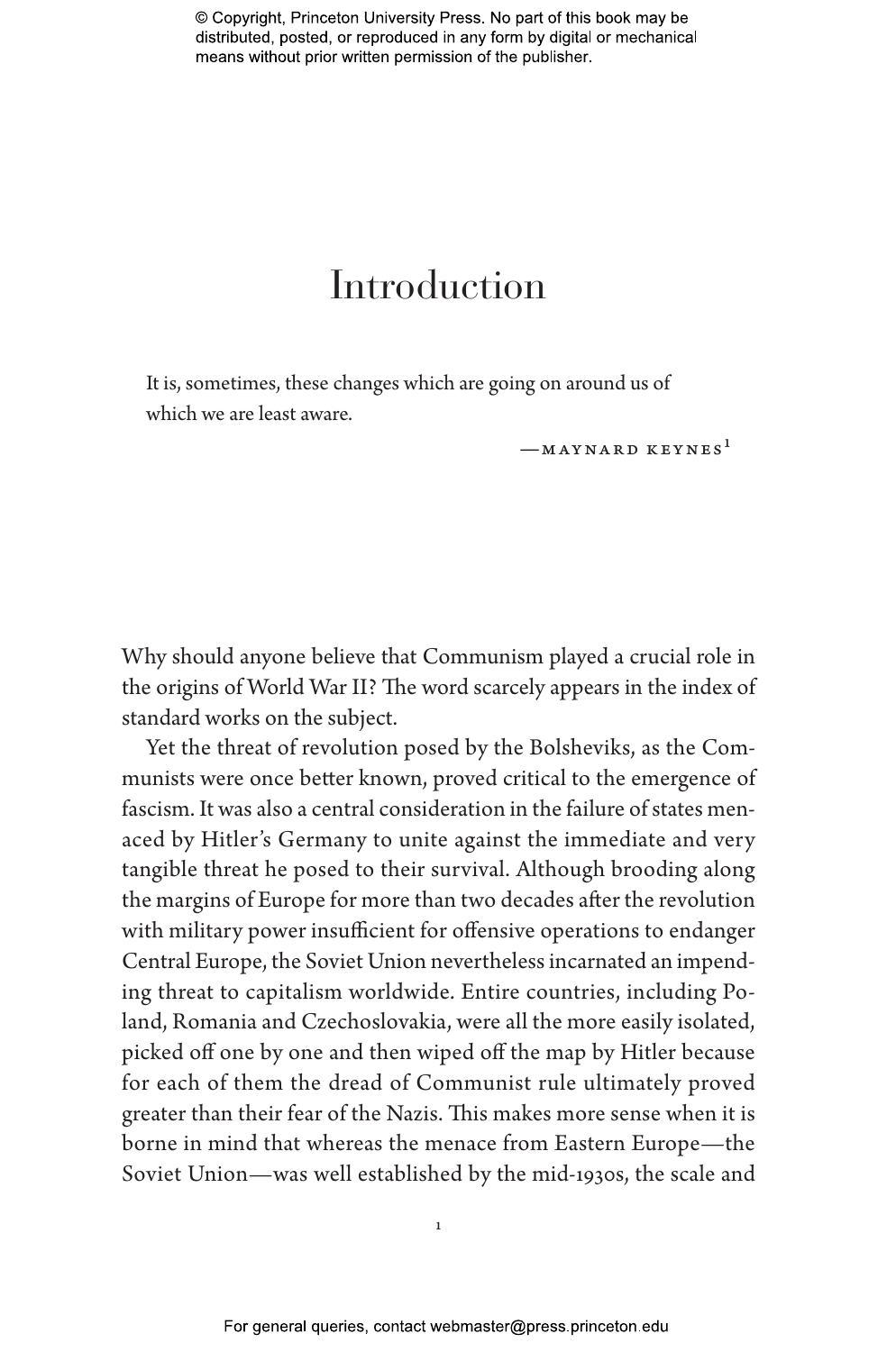#### 2 Introduction

depth of that looming from Central Europe—Nazi Germany—had yet to reveal itself in full.

The story therefore does not begin where it is usually assumed to, in the 1930s, though this is when it reaches its climax. It is also essential to understand its genesis from the 1920s. Indeed, the First World War (1914–18) had barely ended before the dangers pending for the postwar era became apparent. Delegates were already en route to Paris in January 1919 for the primary purpose of redrawing the maps of Europe and the Near East, when from London *The Times* issued an electrifying call to confront the "[d]anger of Bolshevist imperialism". "Of all problems before the Peace Conference", the leader page thundered, "none is quite so urgent as that of our relations with the new Imperialism of the Russian Bolshevists. And in none is delay so dangerous or so injurious to the well-being of our friends. The idea is very prevalent in this country that however pestilent Bolshevism may be, only Russians are the sufferers, and we should be well advised not to meet its troubles. Whatever truth there may ever have been in that view has evaporated. The present Russian government—and an appreciation of this fact is crucial to an understanding of our problem—is the most Imperialistically minded in Europe."<sup>2</sup>

But how was it that the triumph of the Bolshevik revolution in Russia could so rapidly threaten to undercut plans for postwar Europe? The answer was not hard to see. The Bolshevik creed—or Marxism-Leninism, as we would call it today—offered the most immediate, drastic solution to the social and economic deprivation not just of the working classes of the world, but also of the impoverished peasant. Conditions were ripe by 1918 when revolutionary propaganda spread like wildfire across the globe. In Europe, as the Swiss ambassador to France reported, "Everywhere there are disturbances, riots and convulsions."3 And wherever one looked, popular discontent varied only in the degree of severity. The scale and intensity of modern conflict accelerated by industrialisation had imposed an immense and, in places, intolerable strain on the societies caught up in the First World War. Contiguous, multinational Leviathans—the Russian, the Austro-Hungarian and the Ottoman empires—imploded under relentless bombardment and the economic and social strain of total war.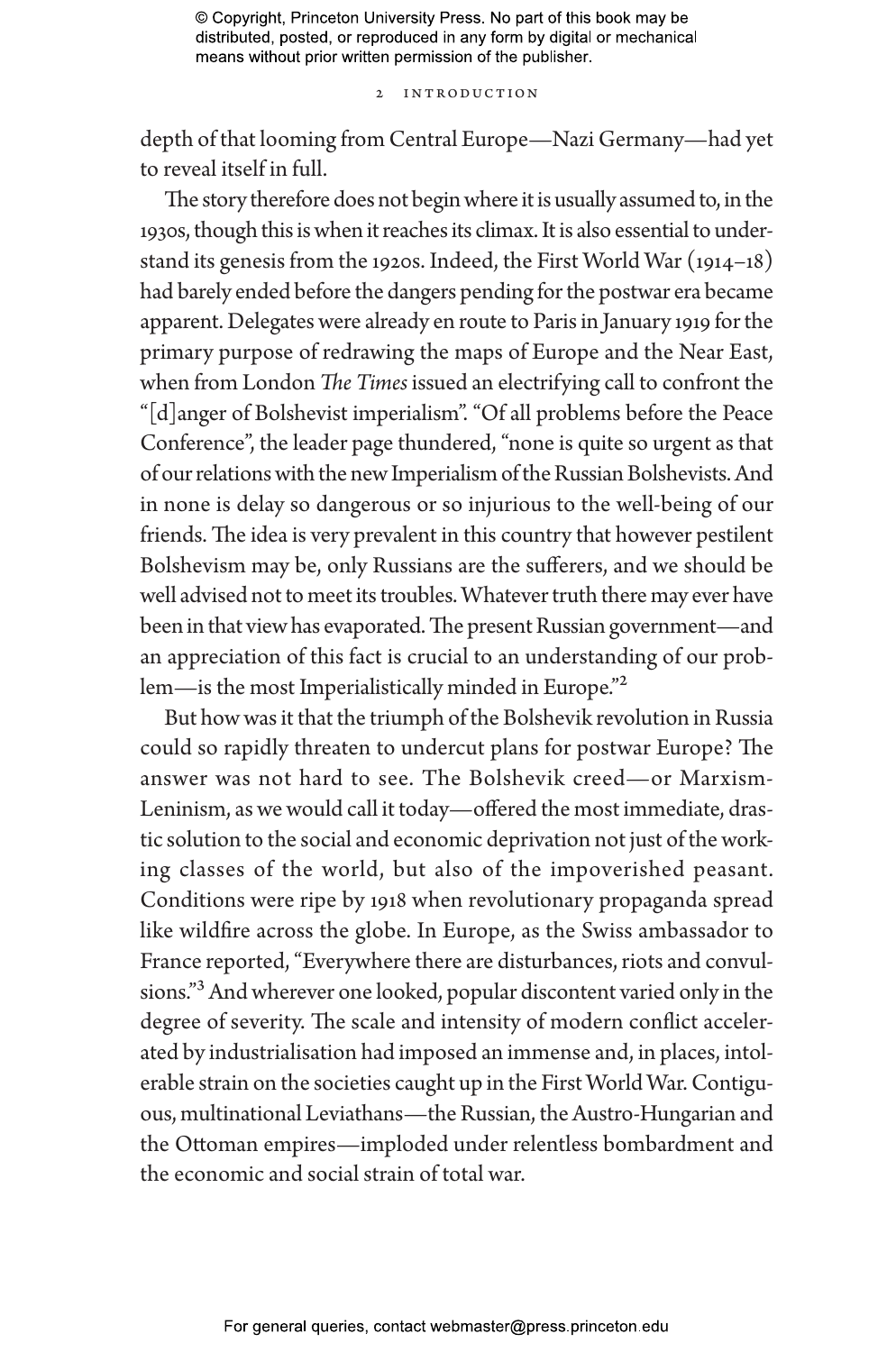#### Introduction 3

By comparison the democracies were far better off in their capacity to forge a national consensus. Yet they too found it possible to sustain a titanic struggle for survival only through making extravagant empty promises of social reform—in Britain "homes fit for heroes" that were never built—and of more egalitarian income distribution, delaying the inevitable moment when these promissory notes would fall due in the likelihood that the means for delivering on them would be insufficient to meet pressing demand. Liberals were rapidly transforming themselves into socialists while socialists were rapidly abandoning reformist socialism for Marxism; and Marxism was being appropriated by the fanatical "Vladimir Ilyich" (Lenin). The prewar European states system that had emerged unscathed from the French revolutionary wars of the previous century now tottered and threatened to collapse as its central components succumbed to revolt.

First came the tumultuous "October Revolution" in which Lenin took the Russian Empire by surprise in November 1917. Then came Benito Mussolini's triumphal "March on Rome" in October 1922. Though in principle a victor, Italy had suffered an unresolved political crisis for decades that was exacerbated rather than alleviated by joining Britain and France (the Entente) in war. On the right, deprived of territorial gains at the expense of fallen empires, pent-up nationalist sentiment amplified by dubious colonial conquest was never satiated. On the left, meanwhile, widespread social unrest—culminating in the occupation of the factories in 1920 and widespread disorder—was inspired by the inflammatory example of the October Revolution. Yet fascism rather than Communism triumphed. And by 1923 the fascists of the NSDAP (Nazi Party) had also gained a hold in Germany. Under the spell of the hitherto entirely unknown aspirant architect Adolf Hitler, they seized centre stage to the south, in Bavaria. From the outset in Munich, its capital, Hitler fixed upon the revolutionary menace of international Bolshevism as the central danger to the nation and indissolubly interconnected with Jews at home and abroad. Whatever Hitler's other goals, his ultimate aim was to liquidate the Jews in Germany; his devoted followers, brutalised by war and humiliated by unexpected defeat, eagerly inhaled the intoxicating rhetoric. Simultaneously, far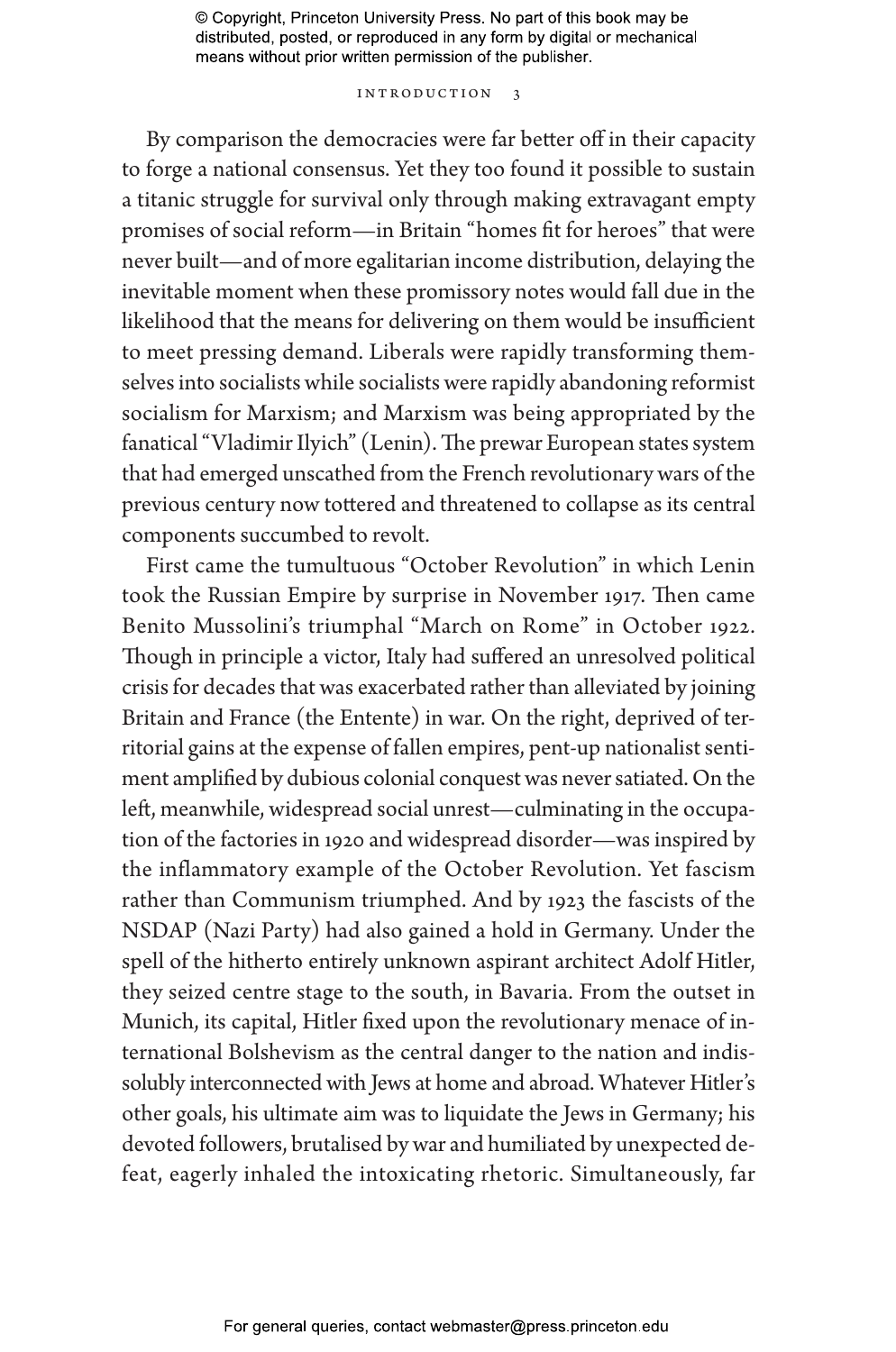#### 4 Introduction

beyond the boundaries of Europe, as hopes for revolution faded in Moscow, revolution in China became the order of the day—and its primary victim was Britain, the country's financial overlord.

When from 1937 to 1939 the threat of yet another war appeared on the horizon, the lingering menace of revolution from Bolshevism explained in large part why Britain rejected co-operation with the Soviet Union to deter German aggression. The reasoning was simple, but for the most part concealed in the form of an unwritten assumption, certainly never fully articulated to the population at large: far rather buy off Hitler with timely territorial concessions, even at the cost of dismembering dependent states in Central and Eastern Europe, than risk ushering Communist power into the heart of the continent. Insufficiently understood is the undoubted fact that throughout the 1930s leading conservative politicians within the democracies not only welcomed fascism into power but thereafter also feared that, were fascism overthrown in Italy or Germany—and fascism was seen as only an interim solution— Communism would be almost certain to take its place. The events immediately following the Second World War certainly suggest that such fears were not entirely misplaced. Confidence in the sturdiness of the underlying capitalist system and its democratic legacy was at its nadir. The Great Depression had seen to that.

Thus beyond the spectre of war loomed the more menacing spectre of revolution; a spectre that in the end hastened the advent of a war that from being a distant possibility grew into an immediate certainty. And this grim vision haunted the known world: from San Francisco to Shanghai, from Vladivostok through Berlin to London. Its persistence infinitely complicated the search for peace through collective security as envisaged in the Covenant of the League of Nations, which itself ultimately foundered on unrealistic liberal and socialist expectations. Rearmament was consistently rejected by the left. Pacifism predominated. Yet liberals and socialists sincerely believed in collective security, even though it could not be ensured without force of arms. This fundamental paradox was never resolved, ultimately rendering the reformist left utterly impotent and therefore to be discarded as irrelevant.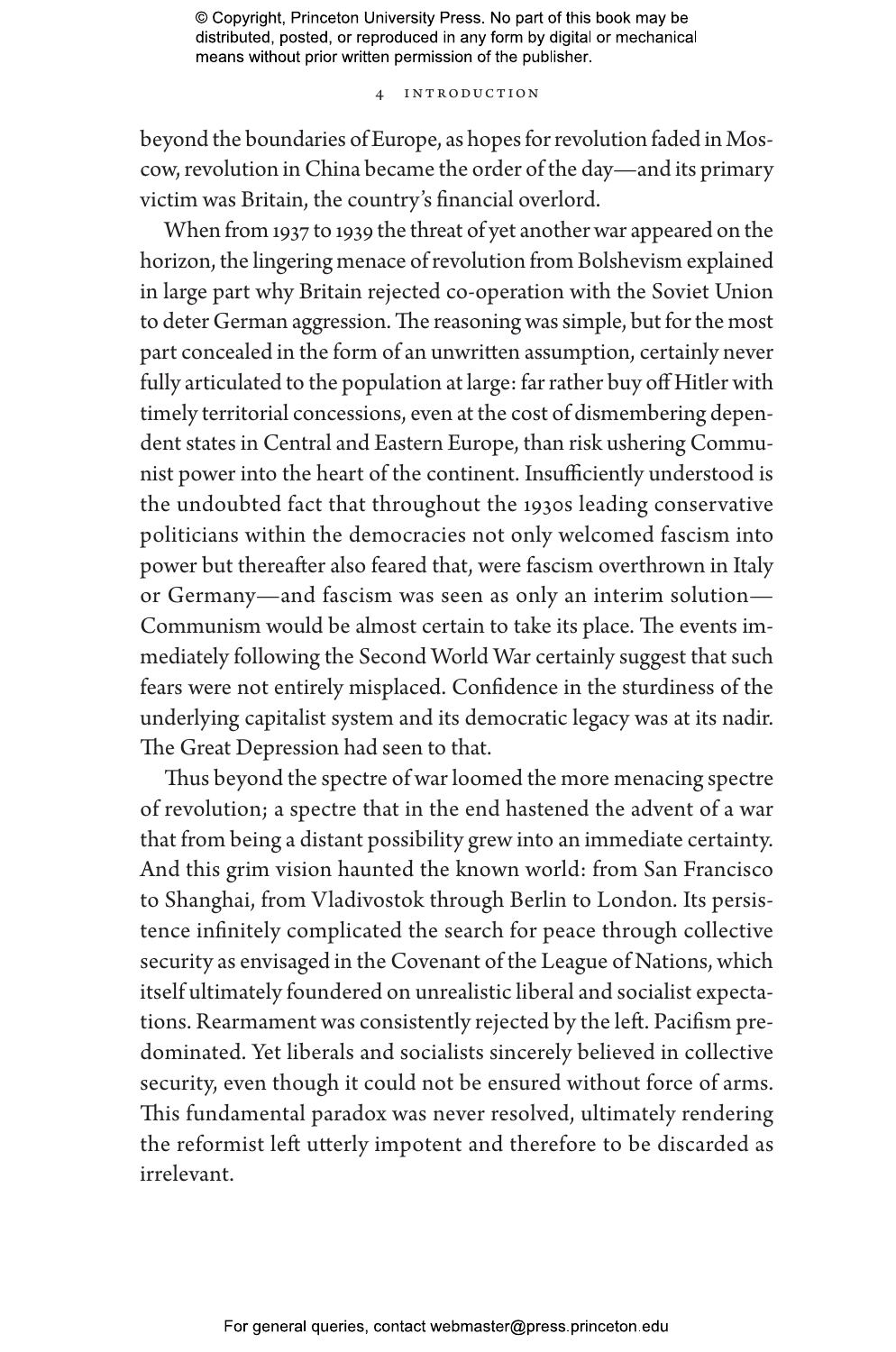#### INTRODUCTION 5

Revolution in the form of Communism/Bolshevism—"Workers of the world unite"—was not merely a Marxist idea or even merely a Leninist platform for the fundamental economic and social reconstruction of Soviet Russia. For the existing capitalist system it was also a lethal international contagion, as Lenin openly boasted; one for which no known antidote or vaccine then existed. It was People's Commissar for Foreign Affairs Georgii Chicherin who, dapper in dress shirt and frockcoat, as late as August 1921 described Soviet Russia unequivocally as "the citadel of world revolution".4 But it fell to the Communist International (Comintern) to subvert the restoration of the established diplomatic values and practices of the prewar order. As "the headquarters of the world revolution" in Moscow, Comintern drew upon and gave purpose to the forces of blind frustration that had accumulated within Europe and the colonial world beyond.<sup>5</sup> Anticipating an uprising in Germany that eventually had to be aborted, in November 1923 a secretary of the Bolshevik Party's Central Committee, Vyacheslav Molotov, reminded all Communists that "the October revolution in Russia is the first blow against capitalism. The victorious proletarian revolution in Germany is a yet more powerful blow against it." It followed that "the workers of all countries must help the German proletariat".<sup>6</sup> This was, Lenin bragged, "a completely different kind of international relations".<sup>7</sup> And Comintern was central to that purpose, whereas the People's Commissariat for Foreign Affairs (Narkomindel) was free to act without regard to any principle, Communist or otherwise. "Principles!" a senior Russian diplomat said to the startled Chinese ambassador, when asked what the general principles underlying Soviet diplomacy were. "In diplomacy there are no principles, only experience."8

Lenin was a genius at improvisation in relentless pursuit of world revolution. From the outset Communist parties were established across the globe and financed with vast sums of Russian money. Infiltration and subversion of the capitalist camp were the order of the day. "Comintern has dozens of ties and agents in every country," Lenin boasted.<sup>9</sup> Trotsky, briefly people's commissar for foreign affairs before building the Red Army, commented by letter in 1923 that "until the war . . . the political lines were far more defined. All international relations were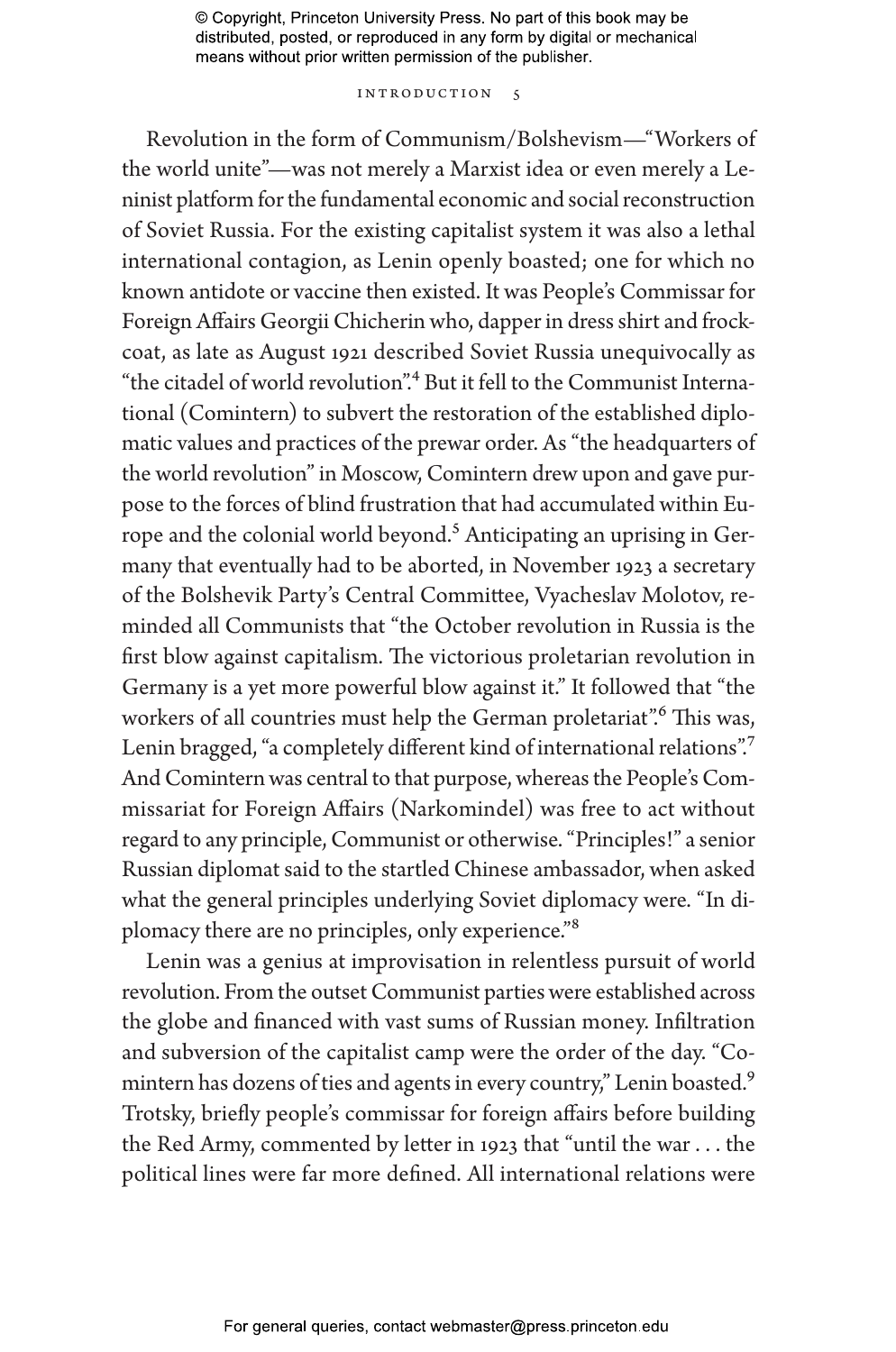#### 6 Introduction

more stable and every ambassador worked within the framework of delineated treaties, relationships and traditions. If you like, diplomacy was one of position. These days every situation . . . has fundamentally altered. Diplomacy is a consummate war of movement, of which one flank is London, the other Beijing or Tokyo."<sup>10</sup>

The customary forms of international relations were thus systematically overturned by Moscow's messianic commitment to overturning the established international order at all costs and as soon as practicable. At the receiving end throughout Europe, the bureaucratic élite, dressed for the day in detachable collars and morning suits, sitting down to work despatching and receiving ciphered telegrams to and from the embassies of Europe, found their customary conduct of diplomacy repeatedly frustrated by Comintern subversion across the globe. The new régime in Moscow obviously had no respect for its bourgeois counterparts. The reaction was predictable: extravagant rhetoric and threats of war or economic blockade. Facing down retaliation required strong nerves in the Kremlin. And for men like Lenin and Stalin this was par for the course. The resulting indignation merely confirmed them in the belief that the threat they posed was effective. The British foreign secretary, a stickler for tradition, put the matter plaintively in 1927: "What we ask of them is not that they shall change their domestic institutions . . . but that they shall henceforth make their policy conform to the ordinary comity of nations, and abstain from the effort to promote world revolution and from all interference in our internal affairs."11

The Bolsheviks, however, were not about to change their practices, especially their pursuit of world revolution, since that would require a change in their very nature. Nor were they about to miss any opportunity that arose from cultivating friction between the victor powers and the defeated: what they called "inter-imperialist contradictions". Was this not how they had managed to slip through the cracks and seize power in the first place? For Lenin and those who succeeded him, gambling on potential revolutions was not merely a matter of belief but an urgent priority for survival. The initial advantage lay in the fact that the economies of Europe were prostrated by the wholesale destruction of capital infrastructure across the entire continent. War had impoverished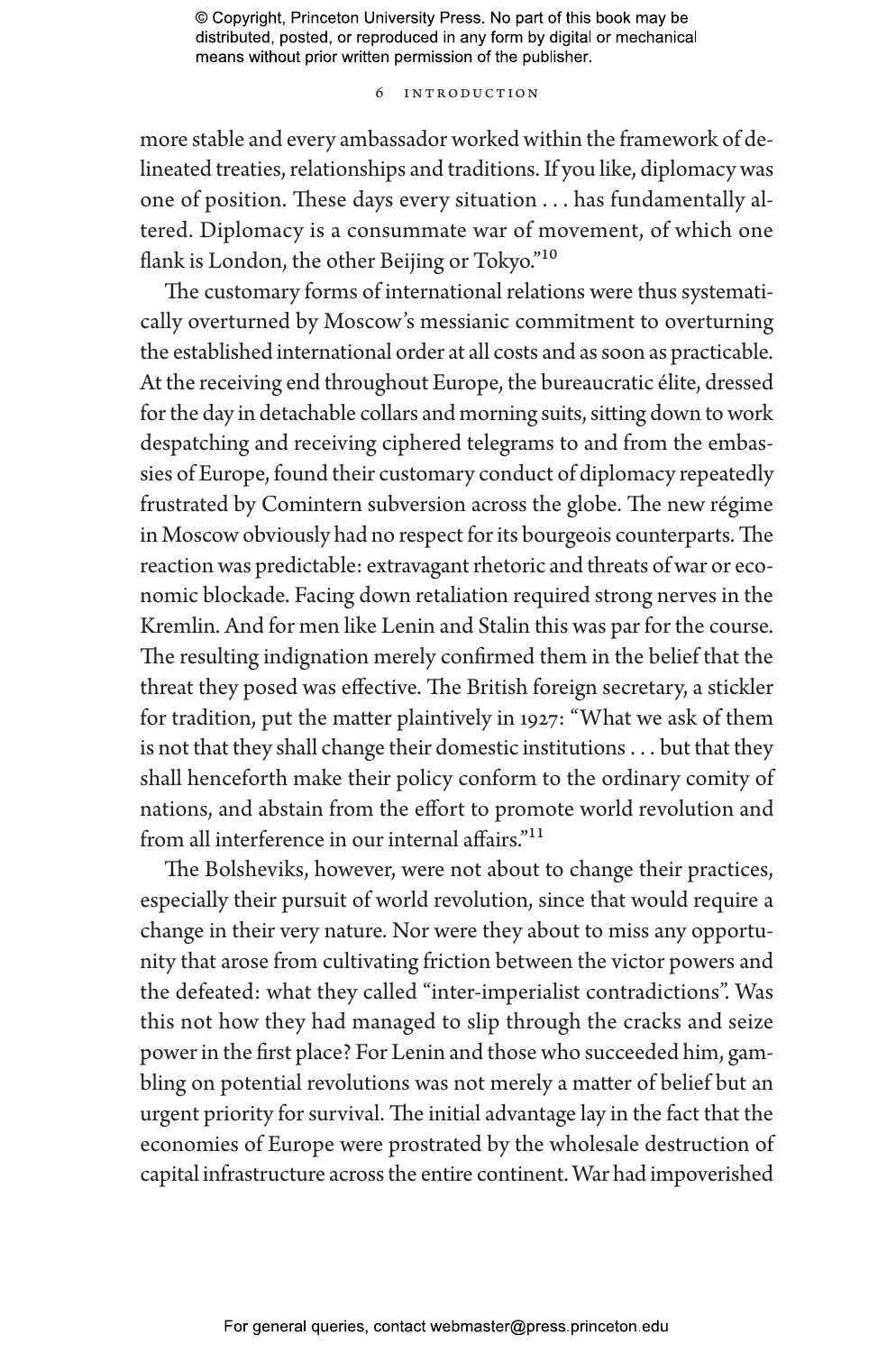#### INTRODUCTION 7

the leading trading states of Europe, a situation made all the worse as newly emergent, not least xenophobic and protectionist nation states victors and vanquished alike—emerged from the wreck of the Russian and Austro-Hungarian empires. These countries through no fault of their own found themselves faced with an insoluble dilemma. They were from the outset torn from within between the observation of two mutually exclusive principles: the search for ethnically homogeneous state boundaries on the one hand, and strategically defensible frontiers on the other. When confronted by the need to choose between the two at any given moment, they invariably decided upon whatever offered the greater amount of territory—a recipe for international conflict, and, of course, a godsend to a master tactician like Hitler, seeking to exacerbate relations between those whose lands he coveted.

War had also unstitched the seams that held society together. This was not just a matter of alienation from government. The state had always maintained its supremacy through the monopoly of force. But as a result of the 1914–18 war, millions of men aged eighteen or over had been brutalised in order to win against the enemy. Ex-combatants knew how to shoot and to use the bayonet to deadly effect. A gun was never hard to find, even in countries like Britain, where domestic possession was still legal. Immediately after the war, indeed for some years thereafter, Germany was not unique in multiple examples of random political assassination and violent public disorder. In Italy the demobilised were the main object of concern on the part of nervous liberal governments anxious for public order. Soldiers returning from war soon fell ready prey in 1919 as likely recruits to Mussolini's *fasci di combattimento*. And acute social dislocation presented a unique opportunity for the expansion of Communism not just in Europe, but across the globe—a critical objective for those who believed that the traditional state was a thing of the past.

In spite of what has been asserted, the revolutionary objectives set by Lenin were sustained, albeit more cautiously, even under Stalin, as they were under his successors (whether they pursued them purposefully or not; some were manifestly indifferent). The system to which they answered was such that the only issue differentiating them was that of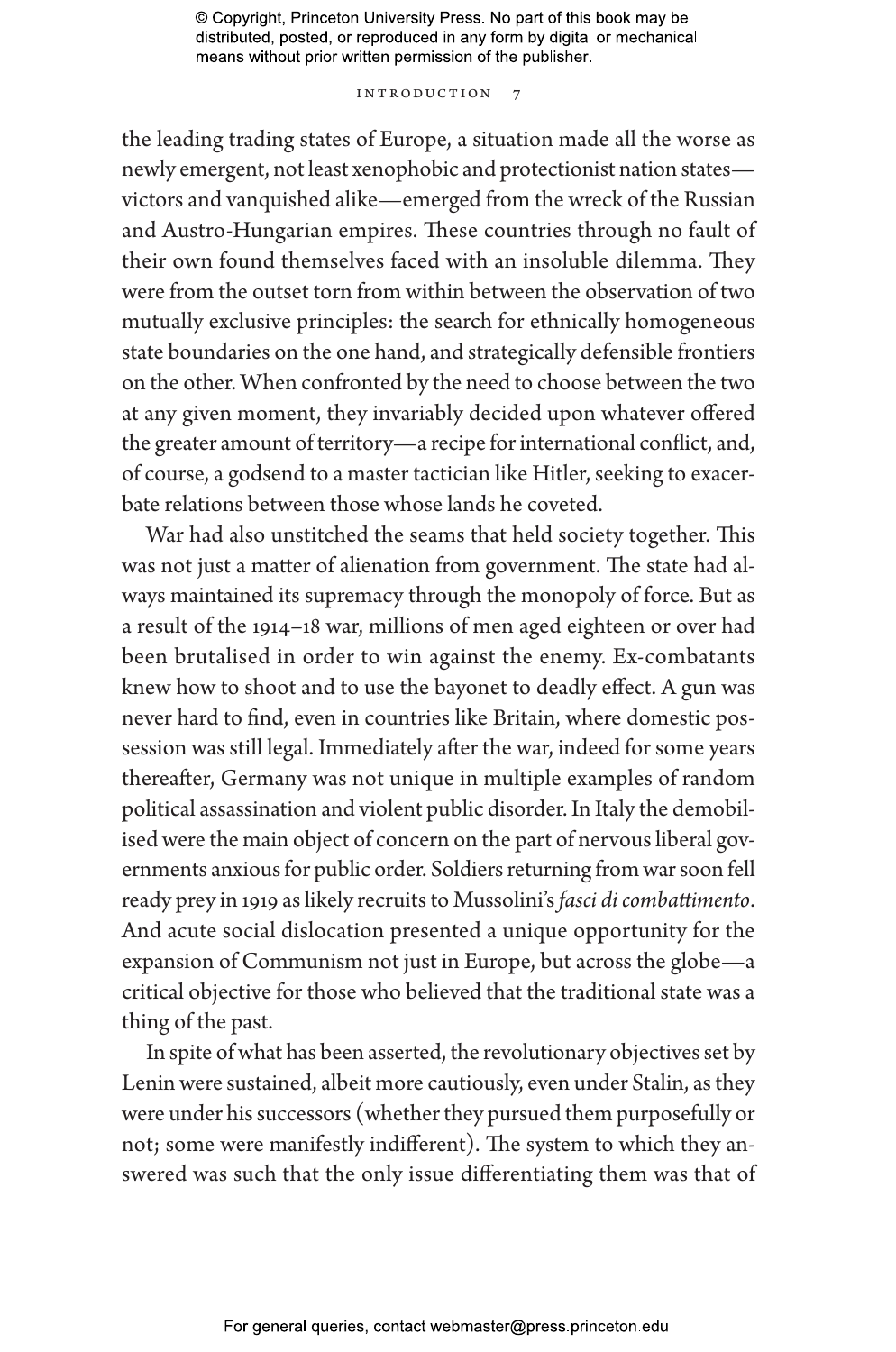#### 8 Introduction

degree and opportunity, not one of principle. The weight of the past was overwhelming. It towered over them. The priority given to international revolution thus varied from one leader to another, but was itself never extinguished even in the worst of times. It was in this sense an integral part of the structure; an inescapable legacy. Indeed, it was precisely these subversive ambitions that inspired Hitler's vision of *Götterdämmerung* and critically undermined the trust of Britain and France in the Soviet Union as a potential ally in confronting Nazi Germany during the late 1930s.

Britain was, indeed, a case in point. By virtue of economic weight alone, it had to form the cornerstone of any alliance intended against the threat from Nazi Germany. Historians of British foreign policy, however, have tended to see everything with too much hindsight, through the eyes of post-imperial Britain. They have neglected the critical fact that interwar London also presided over a massive global empire, and that this empire had visibly begun disintegrating from its zenith in 1919. As a consequence, Britain was necessarily a distracted power, not only inclined to give way in Europe to meet more urgent, far-flung needs, but also shaping its European purposes with an eye fixed not only on domestic economic needs but also on pressing imperial priorities. When, for instance, it was reported that Prince Bismarck of the German embassy in London had told Hitler that "a very influential section of British public opinion strongly favours non-interference in European affairs", the general reaction expressed in the Foreign Office was one of indignant surprise. Yet the wily and cynical realist Orme Sargent retorted, "But is not Bismarck unfortunately right?"12 Absolutely.

Foreign policy was first and foremost about imperial interests: defence, imperial defence. It was no accident that at the top of the armed forces sat the Committee of Imperial Defence. During this era of unparalleled colonial unrest, when even schoolboys in Cairo came out on strike against the British, overseas policy represented a desperate attempt to hold back the incoming tidal wave of change that inevitably exacerbated the intensity of domestic political debate. Thus to many, certainly in the British Conservative Party, the security of Western Europe was of course significant, but a commitment of only secondary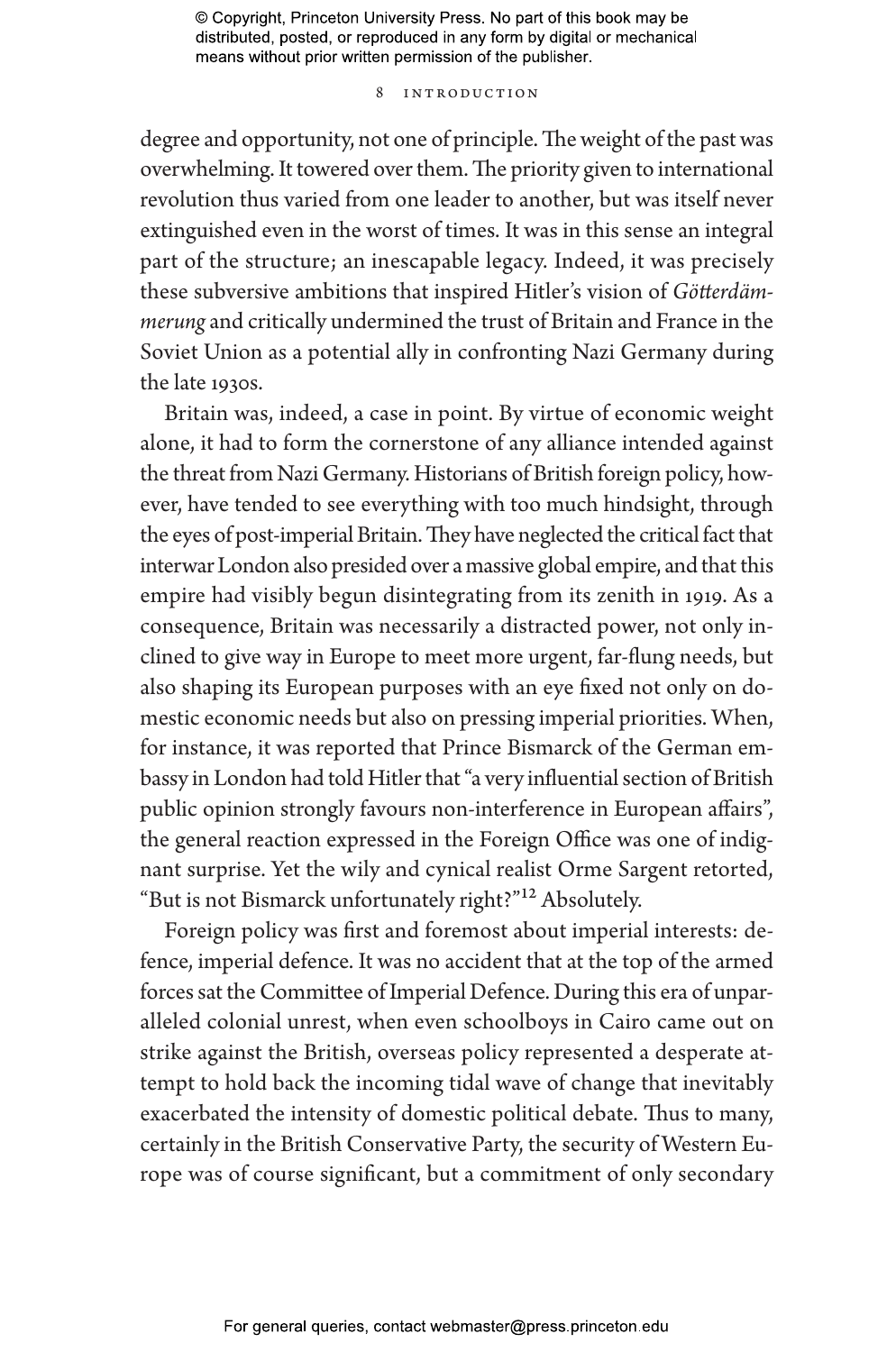#### INTRODUCTION 9

importance; while that of Eastern Europe was of no importance at all.<sup>13</sup> It was almost as though, with the First World War over, Britain had finished with Europe, and now was the time to return to purely domestic or imperial concerns.

In the end it all came down to money. Democratic governments rose and fell on the back of successful or failing economies, and increases in taxation were always unpopular. Empires had never appeared for any reason other than the accumulation of wealth and its secure protection. India was the largest market for British goods, including a very high proportion of manufactures.<sup>14</sup> China came second. Conservative minister Neville Chamberlain, former lord mayor of Birmingham, was one who highlighted the fact that the evacuation of Shanghai and Hong Kong would destroy one of the greatest sources from which Britain drew trade.<sup>15</sup> Here the clash with Communism, in the form of the first Chinese revolution (1925–27), was never a matter of doubt. Sir Cecil Clementi, governor of Hong Kong, announced in no uncertain terms that " $[w]$ e are quite determined to have no Bolshevism in the Colony".16

The interwar era must be seen as one whole. By focusing almost exclusively on European developments, historians have overlooked the direct link between Comintern's subversion of the empire in the 1920s and attitudes to Russia in Europe through the 1930s. This oversight is encouraged by reading too much into Trotsky's expulsion from the Soviet Union and the ascendancy of Stalin from 1929. Many, certainly in the Foreign Office, believed that world revolution had been dropped entirely—indeed some historians unfortunately still do; an assumption made plausible by the fact that Comintern's offensive ceased to be as effective as it had once been. And Britain's secret intelligence service MI6, on a tight budget that did not allow for setting priorities purely on the basis of sentiment, continued to see the Soviet Union as the main enemy through to the middle of the 1930s.<sup>17</sup>

It was not for lack of effort from below that Comintern was relatively ineffective. Successful pursuit of the class war crucially depended upon more than the painful contraction of living standards. Ironically the collapse of the US stock market on Wall Street in 1929, the long-awaited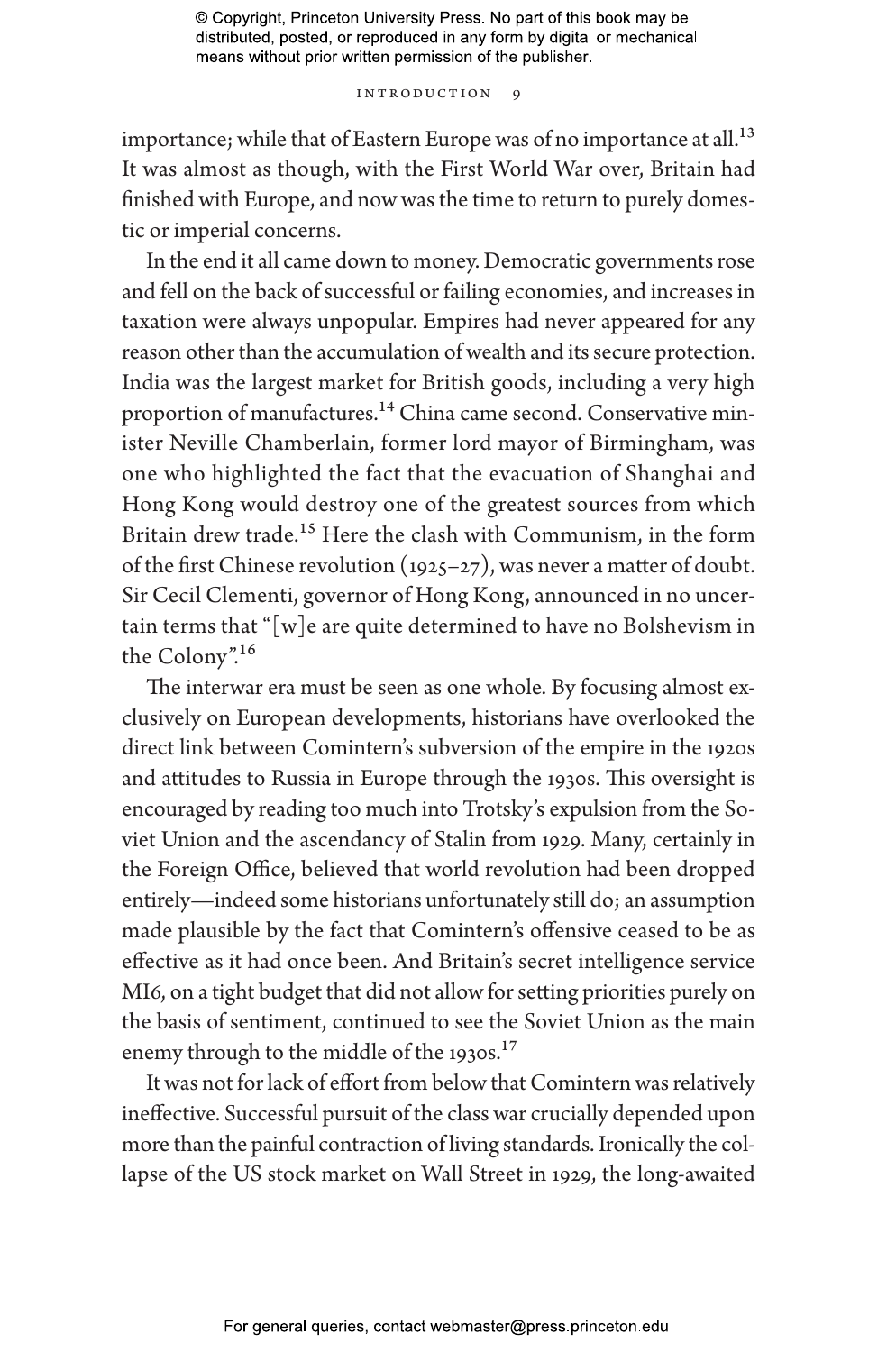#### 10 Introduction

catalyst to revolution in the West, lent credence to the assumption that revolution was dead, because it failed to accelerate the revolutionary tide. In key parts of Europe, and to the surprise of many, reformist Social Democracy stepped in to prop up the existing socio-economic order. Where were the Communists, the sections of Comintern? They were, indeed, instructed to fight the social democrats at every turn, although and this was critical—not to the point of seizing power. Meanwhile the Kremlin, urgently in need of respite, reined in Communist hotheads prematurely eager for revolutionary action as it bought time for the hasty modernisation of Russia from top to bottom. Yet this pause was not meant as anything more than an enforced tactical retreat. It was never intended as surrender and abandonment of the cause. The forces that drove Comintern from below within the Soviet Communist Party were marking time only reluctantly and not without complaint, as was evident in challenges to Stalin's ascendancy during the year of crisis, 1932. Those who ruled Britain and had the most to lose fully understood that the relatively calm sea might prove to be only an ebb tide.

With over eight million Germans out of work, the Great Depression was enough to hand Hitler an unparalleled opportunity. In Germany as in Britain, Social Democracy dominated the working-class vote sufficiently to neutralise through timely palliatives the demands voiced loudly for truly revolutionary change. And those who were inclined to dismiss Hitler's rabble-rousing about the threat from international Bolshevism, even as the Depression undermined living standards and starkly exposed the gulf between rulers and ruled, found to their horror that the tide of revolution unexpectedly rolled in again, engulfing France and Spain during the torrid summer of 1936. Liberal democracy was in peril once more. Mussolini summed up the dilemma of the democracies and their prevailing political beliefs: "Liberalism can be applied to a country where all the parties act within the boundaries of the state, but from the moment one party depends upon or permits itself to be inspired from abroad, liberalism becomes impracticable."<sup>18</sup>

This certainly happened in Spain. Here as in France social turbulence, already apparent in 1934, reached disturbing new heights. The Popular Front, innovated in France and adopted in Moscow primarily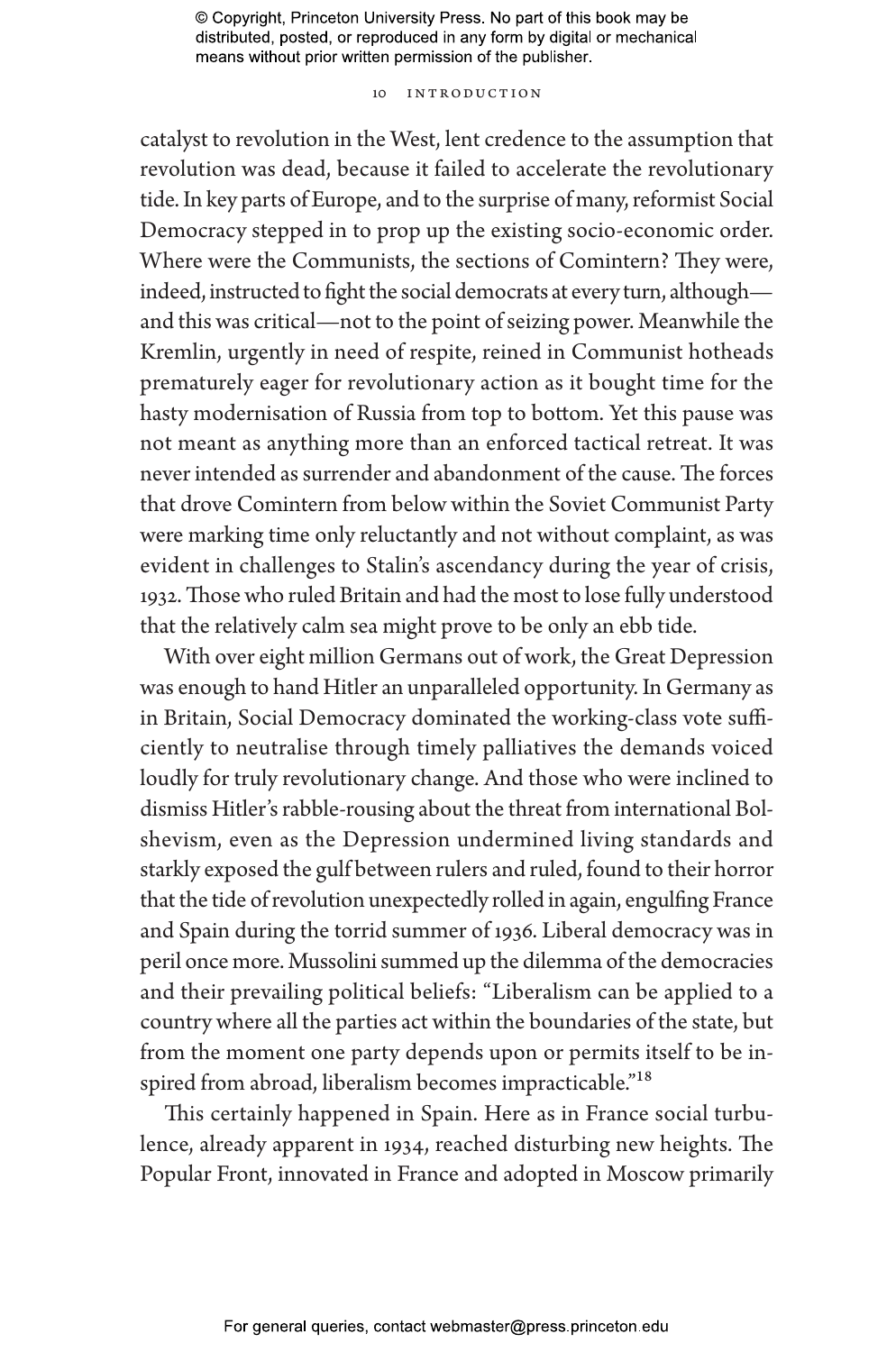#### INTRODUCTION 11

to stem the spread of fascism, and duly condemned by Trotsky as a betrayal of the revolution, emerged instead as the revolution's Trojan horse. And whereas in 1928 Comintern amounted to forty parties and 1.6 million members, by 1935 it had grown to sixty-one parties and 3.1 million members.19 More importantly, it had returned to Western Europe with a dynamic of its own and a broad appeal unseen in the 1920s. Spain was soon riven in two, while France teetered on the edge. All of a sudden Bolshevism re-emerged as a practical proposition in the heart of Europe and at the gateway to empire, decoupling Britain's confidence in France and instantaneously unravelling French confidence in the Soviet Union. It was not long before the road to the East opened for Hitler to march through unimpeded.

Despite all this, the centrality of the role of Communism in the interwar years has taken a long time to be accepted by historians of international relations. The Grand Alliance between Britain, the Soviet Union and the United States in World War II and their falling out in the Cold War that followed had a deadening effect, suppressing within the minds of an entire generation any awareness of the profound conflict over Communism that predated the Second World War and played its own part in generating that war. This suppression, conscious or not, of an awkward truth inadvertently opened a space to the right for polemicists like Ernst Nolte to frame the rise of fascism as the inevitable consequence of the October Revolution.<sup>20</sup> To say the least, this was dangerously simplistic; more importantly, it stifled further historical research as it opened the door to political polemic. For the majority of the academic centre-left, Nolte was sufficient reason to rule out Bolshevism as having played any role at all.

One distortion of history thus prompted another. It was customary in the 1960s to dismiss as of no consequence Hitler's obsessive talk about the dangers from Bolshevism: to assert that it had no real foundations in fact, and to claim that it was entirely disingenuous, being merely a ruse to hoodwink the unsuspecting. A symptom of this approach was reliance upon one diary entry from Italian foreign minister Count Ciano to claim that the Anti-Comintern Pact of 1936 was "really clearly anti-British" (2 November 1937), while ignoring the subsequent entries in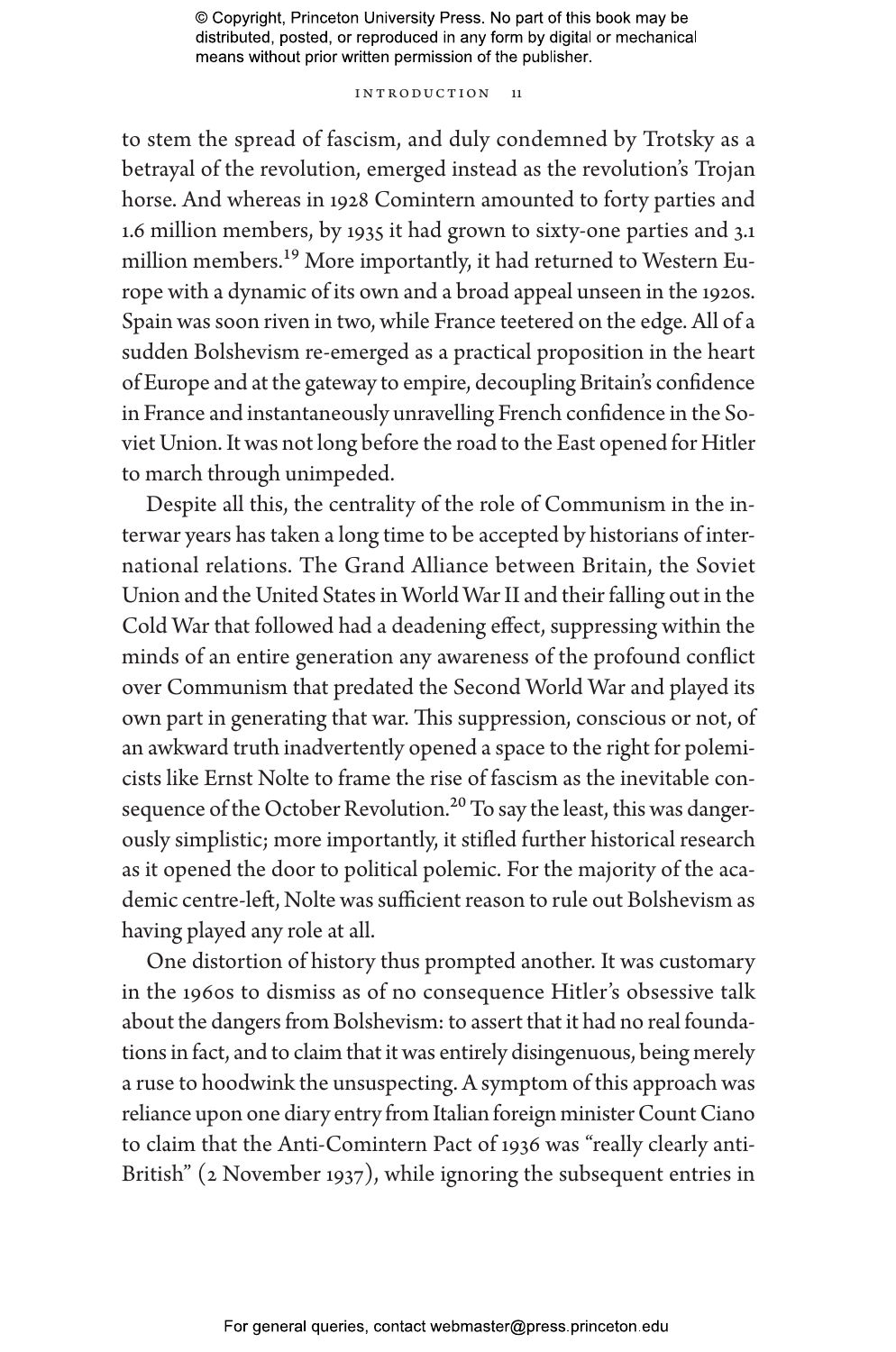#### 12 Introduction

which Ciano boasts of "the new, powerful anti-Communist system" (5 November 1937) and "our formidable anti-Russian system" (9 November 1937).<sup>21</sup> And it is perhaps a typical weakness of the diplomatic historian to pay rather more attention to process than to purpose, assuming the motive springs to be known and unchanging as everything inexorably follows its usual geopolitical course. With respect to the interwar era historians and biographers have had no choice but to acknowledge that the personality of Hitler was wholly exceptional: a mind in the grip of an extremely abnormal psychosis. So what more need be said? But one does not have to rationalise Hitler's diplomacy in the manner of A.J.P. Taylor to see that focusing excessively on Hitler's personality can easily obscure perception of other important, underlying explanations for war. One man is not an army.

The larger role of international Communism has thus tended to be cast into the shadows, if no longer entirely discarded, within the traditional narrative explaining the tension between Nazi Germany and the rest of Europe. Moreover, it is of interest to note that this was not a matter of contention between right and left. The loud silence among more conservative historians was, ironically, echoed on the left. Eric Hobsbawm, for example, avoided almost any reference to the Communist International in *The Age of Extremes*. He explicitly rejected the idea that the rise of fascism was in any way a reaction to the Communist movement, no doubt for fear of justifying it: "the Right-wing backlash responded not against Bolshevism as such, but against all movements, and notably the organized working-class, which threatened the existing order of society or could be blamed for its breakdown".<sup>22</sup> Yet there was no way Social Democracy "threatened the existing order of society", as Hobsbawm put it, in the interwar period. On the contrary, socialists notoriously propped it up. The Labour Party in Britain under the famously deferential Ramsay MacDonald was a prime example. The greater fear was of a Communist revolution. That is why Comintern at one notorious stage beginning in 1928 stigmatised social democrats indiscriminately as "social fascists". Only Bolshevism red in tooth and claw actually threatened to overturn capitalism. That was why it appeared in the first place, and why the Third International was created to supplant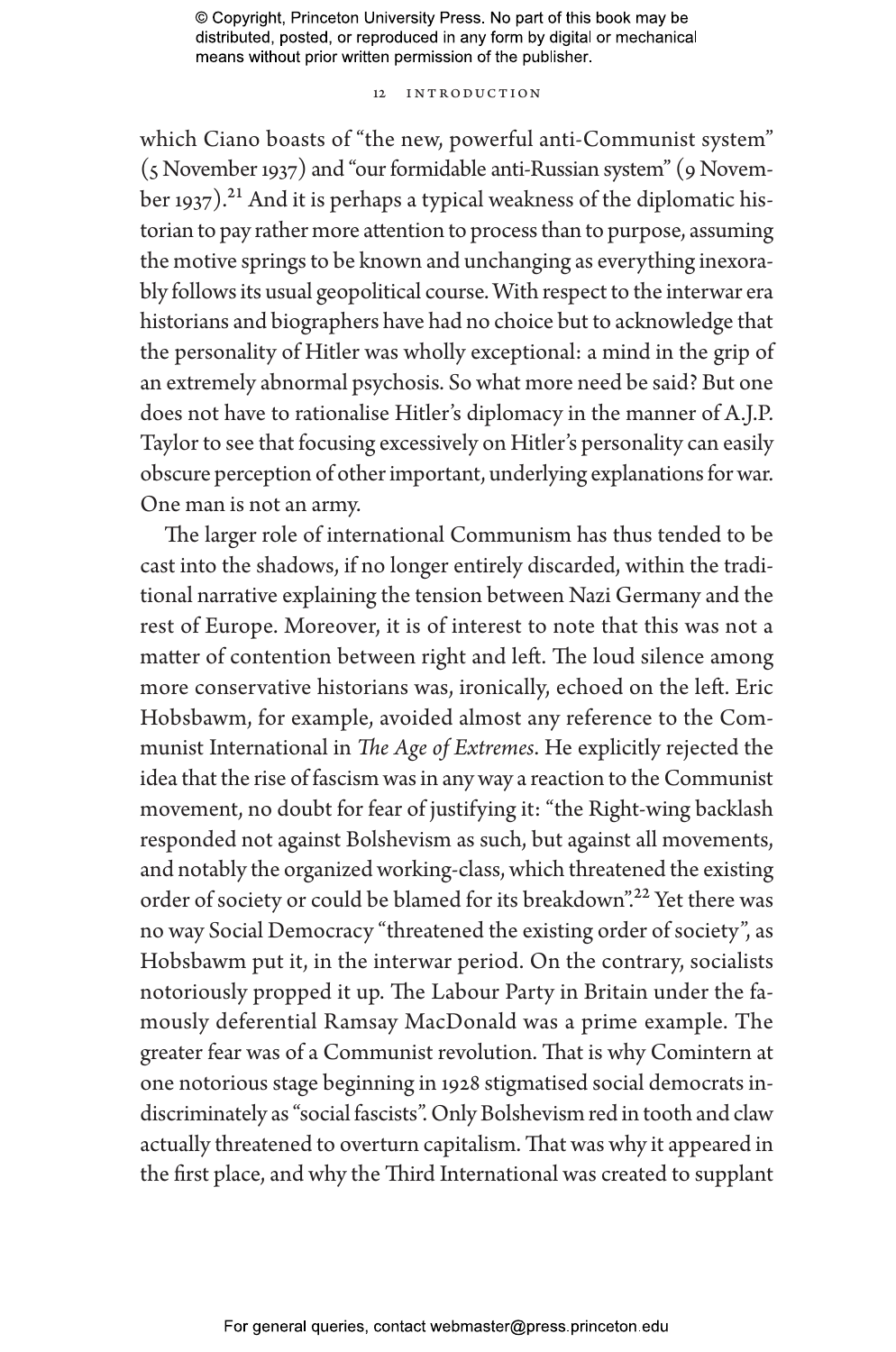#### INTRODUCTION 13

the Second International; this Hobsbawm surely well understood, as a Communist Party member until the very end.

In depicting the eve of the Second World War, historians have more often than not grudgingly conceded Communism a bit-part only, wandering on and off stage while the audience's attention has been intentionally directed to the familiar interplay between the more reputable actors, as the conventional script of diplomatic history prescribes. Communism deserves, however, to be reinstated in its true role. This is in part what Arno Mayer, writing in 1967, was referring to: "The analytic framework of conventional diplomatic history simply must be enlarged to accommodate the complexities of international relations in an age of mass and crisis politics, in an age of international civil war."23

The purpose of this work is thus to reach beyond diplomacy and to return international Communism to where it actually was at the time: never far from centre stage, as an enduring if at times unspoken threat to those in charge of government on both sides of the Rhine; to return it, indeed, to the spotlight in accounting for the drama that unfolded between 1919 and 1941. My larger intention, which connects this work with my history of Russia's Cold War, has been to underscore the intimate connection between the role Bolshevism played before the war and the role it played from 1947, after the brief interval of wartime collaboration had misleadingly suggested that deep ideological differences could be indefinitely suppressed. History has hitherto been excessively compartmentalised, if not chopped into pieces, not least separating the realm of ideas from the world of events. And with respect to periods, the interconnective tissue between the interwar era and the Cold War needs patching back together, to allow us at last to view them as an integral whole.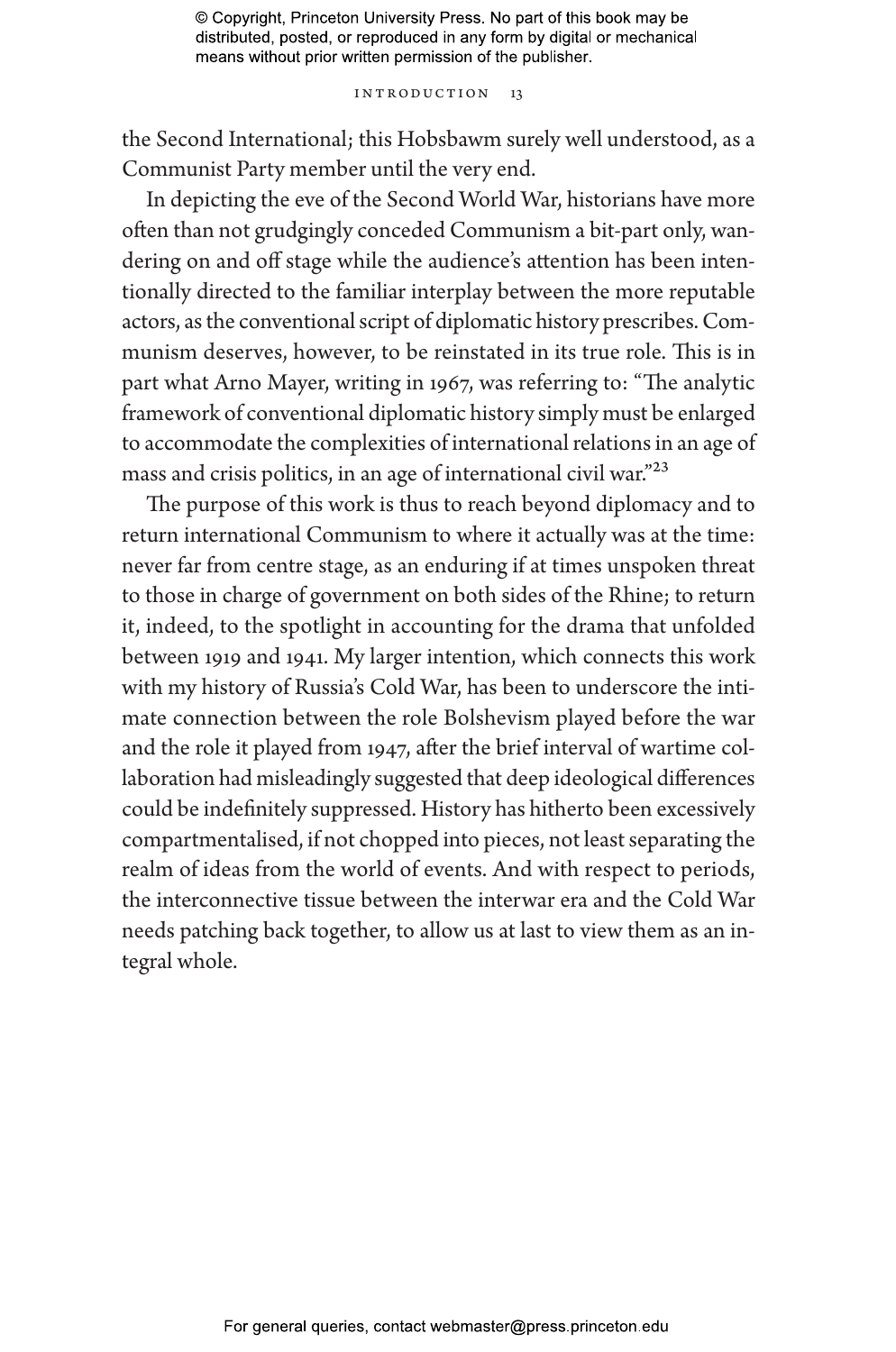### Index

Abetz, Otto, 355 Abyssinia. *See* Ethiopia Abyssinian war (1935), 167 Afghanistan, 16, 63 Agnelli, Giovanni, 42, 43 Alba (duke of), 265–66, 297–98 Alexander (king, Yugoslavia), 143 Alexandrovsky, 278, 292–93 Alfonso XIII (king, Spain), 206, 216, 275 Aloisi, Pompeo, 139, 170 American Relief Administration, 26 Amery, Leo, 173–74, 421n87; on Chamberlain, 259, 263–64, 294–97, 299, 310, 352; on *Kristallnacht,* 298; on League of Nations, 167; on Spain, 222–23 anarchists: in Catalonian militia, 215; Paris Commune orchestrated by, 16; in Soviet military intelligence, 240; in Spanish trade unions, 16, 215 Anglo–German Naval Agreement (1935), 158, 161 Anti-Comintern Pact (1936), 11 anti-Communism: of Catholic Church, 133–35; of Conservative Party, 264–65; Franco's, 216–20; Hitler's, 151; Mussolini's, 119. *See also* Bolshevism and Bolsheviks anti-Semitism, 56–57, 59; in France, 203; in Germany, 128–29; in Italy, 172; of *Kristallnacht,* 297–98 Antonov-Ovseenko, Vladimir, 227 Arciszewski, Mirosław, 300–301 Arita Hachirō, 371 Artuzov, Artur, 234

Assarasson, Vilhelm, 342–43 Astakhov, 306, 314, 317, 319, 324 Attlee, Clement, 353 Attolico, Bernardo, 168 Austria, 161; fascism in, 182–84; German dominance over, 171–72; invaded by Germany, 275–76, 278–79 Azaña, Manuel, 209, 210, 212–13 Badoglio, Pietro, 166 Baldwin, Stanley, 65, 77, 160; on British alliance with Germany, 198; on *Front populaire,* 197; on German occupation of Rhineland, 173; replaced as prime minister by Chamberlain, 259; on sanctions against Italy, 165; on Spanish Civil War, 222, 266 Balfour, Arthur, 38 Ball, Joseph, 268, 269 Barnett, Charles, 318 Barrington-Ward, Robin, 276, 277, 325 Bartholdy, Albrecht Mendelssohn, 258 Barthou, Louis, 143, 149 Bauer, Otto, 182 Beck, Józef, 140, 142, 146–48, 302–3, 326 Belgium, 353 Beneš, Edvard, 278, 292–94, 296, 327 Bennett, Richard, 401n2 Berg, Pavel, 22 Berle, Adolf, 288 Berzin, Jan, 123 Bingham, Robert, 158 Bismarck (prince), 8 Bismarck, Otto von, 31

465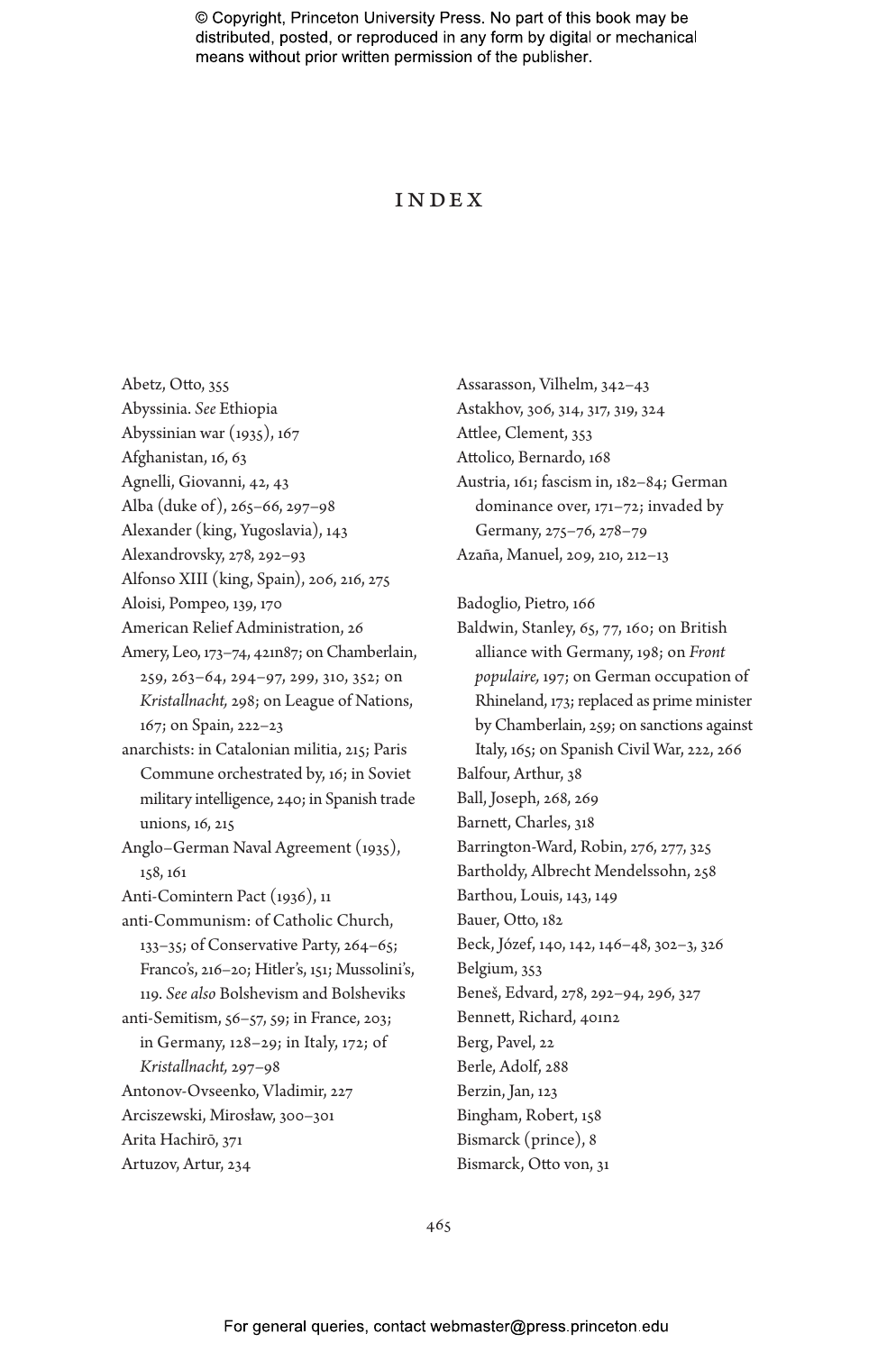466 index

Bleszinski (colonel), 146 Bloch, Eduard, 56 Blomberg, Werner von, 123 Blum, Léon, 192, 202; backlash against, 203; Churchill on, 223–24; Communist Party support for, 204; falls from office, 267; after Popular Front election, 195, 196; during Spanish Civil War, 217, 230, 237–38, 242; strikes settled by, 200 Blyukher, Vasilii, 256 Bocchini, Arturo, 171 Bogomolov, Dmitrii, 251, 256 Boheman, Erik, 344 Bohle, Ernst, 374 Bohlen, Charles, 322 Bolshevism and Bolsheviks, 2, 3; British fears of, 198; Chamberlain on, 261; in Europe, 93; Göring on fear of, 258; Hitler on, 56–58, 378–79; Italian and German police collaboration on, 170–71; Japanese fear of, 245, 246; during Russian Revolution, 15, 17; as "World Force," 19. *See also* Communism Bonnet, Georges, 288, 303, 433n123 Bont, Florimond, 281 Borah, William, 38 Bordiga, Amadeo, 23 Boris (king, Bulgaria), 364, 365 Bormann, Martin, 374 Borodin, Mikhail, 72, 78 Bowers, Claude, 291 Brandler, Heinrich, 35, 36, 51, 52 Bresciani-Turroni, C., 392n25 Brest-Litovsk, Treaty of (1918), 17 Briand, Aristide, 106, 109, 115 British Empire: China in, 69–70, 72, 75–76, 80; as target of Comintern, 61–64, 69, 395n1 Brockdorff-Rantzau, Ulrich von, 37, 48, 53 Brocket (lord), "Ronnie," 331, 356 Browder, Earl, 227 Brüning, Heinrich, 106, 110, 111, 114 Bryant, Arthur, 345 Buchan, John, 281 Buchanan, George, 43 Buda, 279

Bukharin, Nikolai, 21; *Mein Kampf* quoted from by, 133; on revolution in Italy, 40 Bulgaria, 364–66 Bullitt, William: on League of Nations, 346; as US ambassador to France, 204, 239, 262, 301 Bülow, Bernhard von, 170, 171 Burgess, Guy, 312 Butler, Richard ("Rab"), 292, 300; at League of Nations, 346; on negotiations with Soviet Union, 303; on peace with Germany, 298, 345; pro-German sentiments of, 354–55; Prytz meets with, 356, 357, 444n113 Caballero, Francisco Largo, 207, 230 Cachin, Marcel, 201, 238 Cadogan, Alexander: as British ambassador in China, 252; on British foreign policy, 126; on British guarantee to Poland, 301; on British-Soviet alliance, 310; on Butler, 354–55; on Chamberlain, 260; on fears of Bolshevism, 61; on Hitler, 294; on Spain, 274; on Vansittart, 430n60; Vansittart replaced by, 271–72; on Versailles Treaty, 130 Cairncross, John, 350 Canaris, Wilhelm, 231, 236 Caporetto, Battle of, 161 Caracciolo, Mario, 161 Carlson, Evans, 247 Carol (king, Romania), 279, 302 Carr, E. H., 130, 144, 173, 389n21 Cartland, Ronald, 263 Catholic Church: anti-Communism of, 133–35; in Austria, 279; Chamberlain on anti-Communism of, 311; in Spain, 208, 211 Centre Party (Germany), 117, 120 Cerruti, Vittorio, 196, 217 Chamberlain, Annie, 311 Chamberlain, Austen, 65, 67, 80, 81 Chamberlain, Ivy, 282 Chamberlain, Neville: appeasement of Germany by, 262–69, 281–83; appeasement of Italy by, 162; appeasement of Japan by, 252–54; becomes prime minister, 259–62;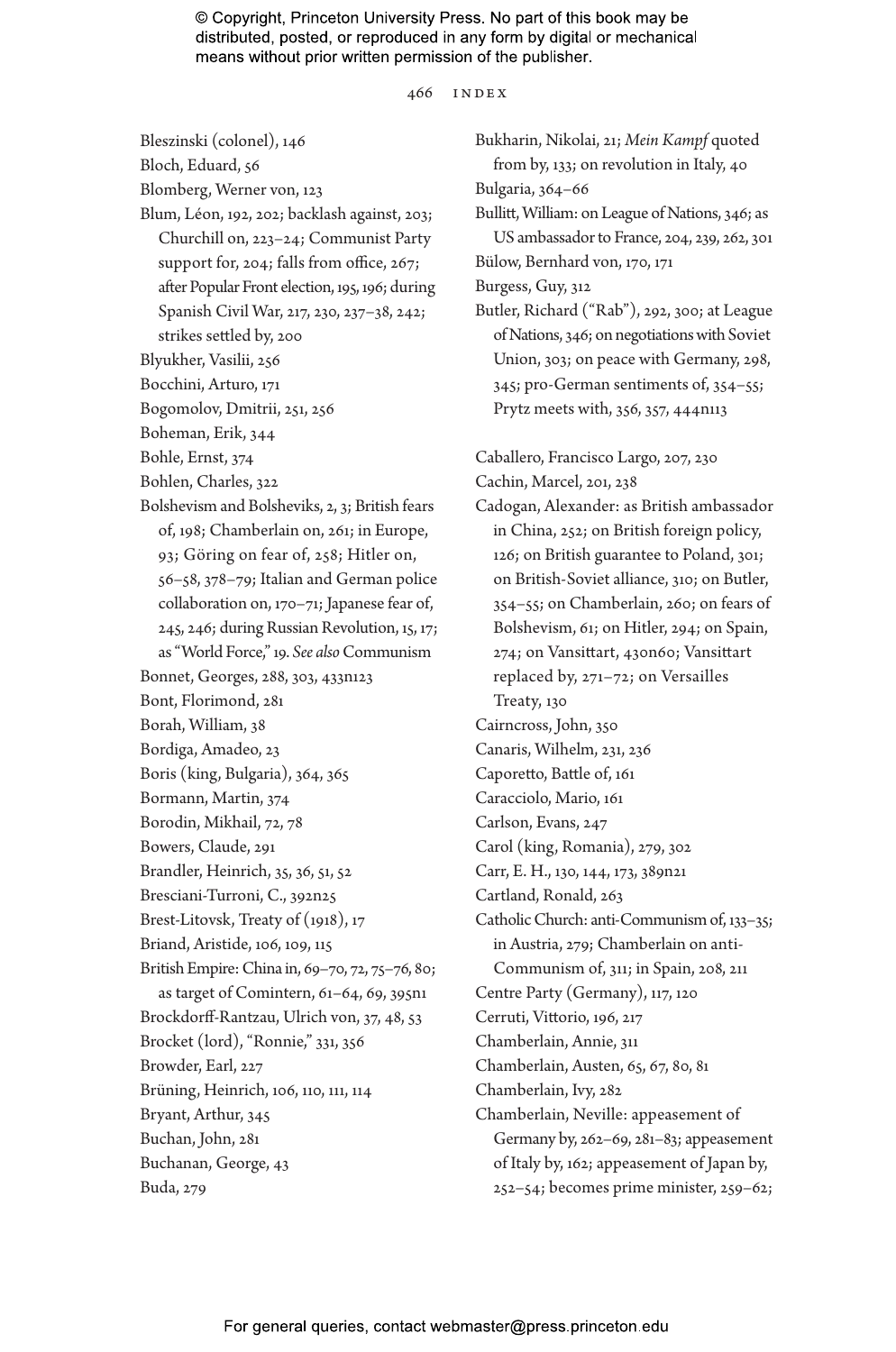index 467

on China as market for Britain, 9; during Czechoslovakian crisis, 287–88, 290–91, 294–97; on Finland, 344; on France, 274; guarantee to Poland by, 301–2; as Health Minister, 66; Hitler meets with, 291–92, 295; Joseph Kennedy on, 275; Maisky on, 314–15; on military talks with Soviets, 317, 318; on Molotov, 305; on possible war with Soviet Union, 350; on proposed British-Soviet alliance, 310–11, 315; in secret negotiations with Germany, 316; succeeded by Churchill, 356; on war in

Scandinavia, 348

Chambrun, Charles de, 205

Chang Hsueh-liang, 91, 95, 247–49

- Chang Tso-lin, 74, 82
- Channon, Henry, 266, 269, 299
- Charles-Roux, François, 134, 167–68
- Chatfield (lord), 243, 309, 310
- Chautemps, Camille, 267, 270
- Chiang Kai-shek, 75, 76, 81–82, 245–50, 252 Chicherin, Georgii, 49; on Britain, 78; on
- China, 72, 75, 76; on Comintern and Soviet government, 53; as Commissar for Foreign Affairs, 5, 20; on Mussolini, 47; on tensions in Europe, 60

Chilton, Henry, 213

- China, 69–72; current economy of, 385–86; Japanese invasion of Manchuria in, 88–89, 94–96; Japanese occupation of Manchuria in, 92–94; Marco Polo Bridge incident in (1937), 251–52; as market for Britain, 9; revolution in (1925–26), 4, 73–76, 80–83; Soviet aid to, 257; Soviet interference in (1927), 78–79; Soviet intervention in  $(1937), 245 - 46$
- Chinese Communist Party (CCP), 70–72; consolidation of power by, 247–51; Guomindang and, 75; retreat from Chiang Kai-shek by, 245–47; Soviet Union and, 89–91
- Chou En-lai, 248, 249, 251
- Churchill, Winston: on Baldwin, 160; becomes prime minister, 352, 356–57; as

Chancellor of the Exchequer, 77, 398n62; on Chinese Revolution, 82; Franco supported by, 222; on Hitler, 264–65; on Italian Communist Party, 84; Maisky meets with, 353–54; on Nazism, 110; Pius XI and, 67; on Spanish Civil War, 223–24, 232–33, 265–66; on war in Scandinavia, 348; warns Stalin of German invasion, 370–73 Chu Teh, 246 Ciano, Galeazzo, 11–12, 147–48, 172, 205, 275; on Spain, 215, 229 Citrine, Walter, 78 Clemenceau, Georges, 30, 84 Clément (Evžen Fried), 190, 193 Clementi, Cecil, 9 Clerk, George, 200 Codovilla, Vittorio (Codo): Marty on, 212; in Moscow, 214; during Spanish Civil War, 218–20, 243; on Spanish Communist Party, 239, 241 Cogniot, Georges, 237, 280 Cole (lieutenant colonel), 311 Collier, Laurence, 303 Colville, John, 357 Comintern (Communist International), 5; on aid to Chinese Communist Party, 248; anti-war movement of  $(1932)$ , 101–3; Britain and British Empire as target of, 61–62, 395n1; on Bulgaria, 365; change in party line of, 332–36; in China, 70, 71, 74, 75; on collective security, 305; as Communist Party institution, 27; on election of Popular Front in France, 193–94; forged Zinoviev Letter and, 65–69; founding of, 20–23; after France's fall to Germany, 355; on Franco-Soviet pact, 155–57; in French Indochina, 109; German Communist Party and, 112–14; German-Japanese pact against, 249–50; on German minority in Czechoslovakia, 284; on German occupation of France, 369; on German occupation of Rhineland, 174–77; on German threat, 278–79; in Germany, 34–36; Hitler on,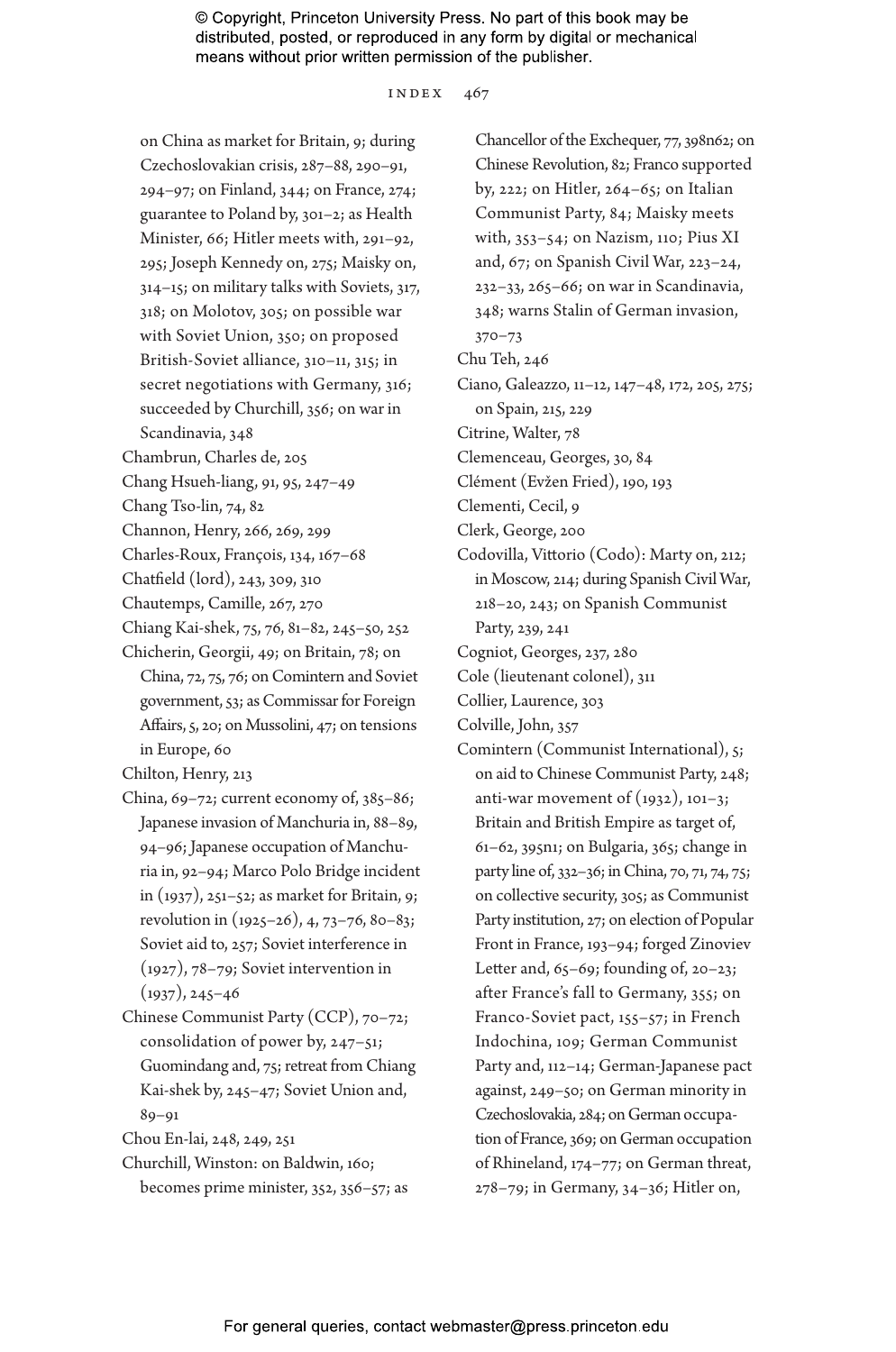468 index

Comintern (Communist International)

(*continued*)

151; ineffectiveness of, 9–10; Italian Socialist Party in, 43; in Italy, 169–70; in Japan, 98; on Manchuria, 100–101; membership of (1935), 11; on Nazi-Soviet pact, 328–29; Popular Front strategy of, 178–79; on possible war between Soviet Union and Germany, 360; reversal on Social Democracy by, 185–86; on rise of Hitler, 131–32; second congress of (1920), 24; in Shanghai, 90; on social democrats, 12, 183; on Spain, 207–9, 211–15; during Spanish Civil War, 217–20, 224, 226–28, 230, 233, 235, 239–41; Stalin's control over, 120, 335–36; in united front against fascism, 124–26, 187–90 Communism: among French workers, 201;

- in China, 70–71, 82; Hitler as alternative to, 129–30; Hitler on, 128; ignored by historians, 13; during interwar years, 11; Vatican's obsession with, 210. *See also* Bolshevism and Bolsheviks
- Communist parties, 5; change in party line for, 332; during Spanish Civil War, 226
- Communist Party (Austria), 183, 279
- Communist Party (Belgium), 355
- Communist Party (Britain; CPGB), 175–76, 181, 268; on Chamberlain, 282–83; changes in party line of, 333; on compulsory military training, 312
- Communist Party (Bulgaria), 364, 365
- Communist Party (Czechoslovakia), 284
- Communist Party (France; PCF), 108, 155–57; during German occupation of France, 355–56, 369; in national unity government (1938), 280–81; in Popular Front, 178, 181–82, 186–92, 267, 307; in Popular Front election, 192–97; during Spanish Civil War, 226–27, 237–39; during strikes, 200–204
- Communist Party (Germany; KPD), 29, 30, 48; attempted revolution by (1921), 34–36; attempted revolution by (1923), 50–52; dissent within, 112–14; in election of 1932, 117–18; German social democrats and, 103;

Hitler on, 123; on Prussian plebiscite of 1931, 115–16; suppressed by Hitler, 124, 133 Communist Party (Italy; PCI), 43, 46, 84, 87, 168 Communist Party (Poland), 150, 229 Communist Party (Russia; Bolshevik), 15, 17 Communist Party (Spain; PCE), 208; during Civil War, 218–20, 239–41; in election of 1936, 209; in Popular Front, 211–14, 230 Communist Party (Vietnam), 108, 109 Conservative Party (Britain), 160, 165, 259; on Bolshevism, 198–99; distrust of Soviet Union by, 262–63; on *Front populaire,* 197; sympathy for Franco among, 222–26, 266 Conservative Research Association (Britain), 282 Cooper, Duff, 267, 288 Corradini, Enrico, 163, 164 Cot, Pierre, 136, 217, 238 COVID-19 (coronavirus), 384 Craigie, Robert, 253 Cranborne (viscount), 266 Cremet, Jean, 65, 108 Cripps, Stafford, 353, 370, 373, 375 Croce, Benedetto, 44 Cromwell, Oliver, 352 Cuban missile crisis, 382 Cuno, Wilhelm, 39 Curzon, George (earl), 19, 24, 40, 64 Curzon Line, 24 Czechoslovakia, 143, 159, 277–80, 284; alliance with Soviet Union, 154; capitulates to Germany (1938), 293–97; Comintern on German minority in, 284; crisis in, 287–93; under German control, 299–300; German invasion of (1939), 298; Great Britain on, 283; Soviet support for, 285–86; *The Times* on, 288–90

Daladier, Édouard, 136; Chamberlain and, 281–82; closes French border with Spain, 244; as Minister of War, 203–4; on popular front, 189; in talks with Politburo, 188 Darwin, Charles, 58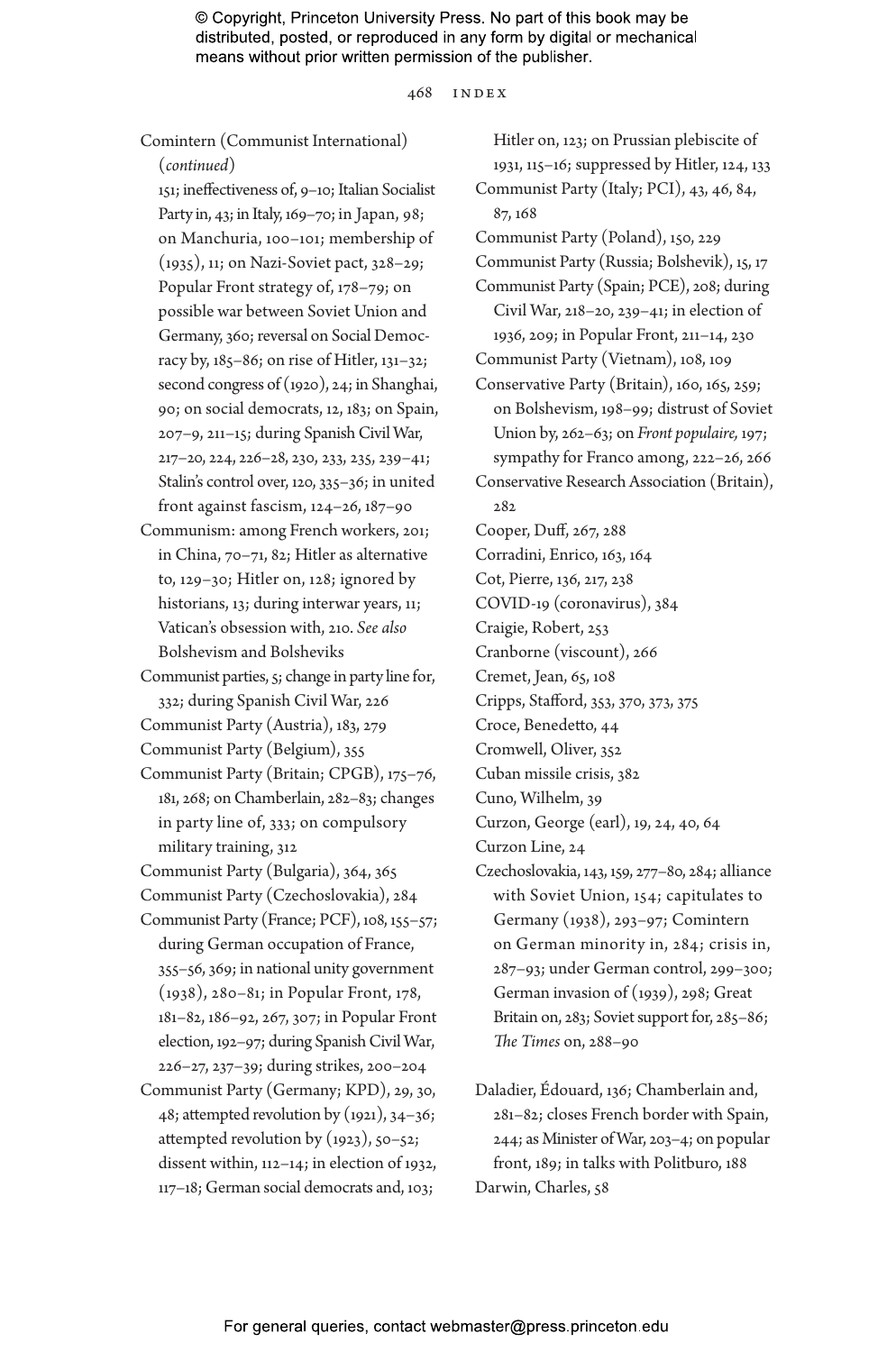INDEX 469

Davis, Norman, 136 Dawes Plan, 59 Dawson, Geoffrey, 166–67, 259, 289–90 De Bono, Emilio, 166 debts, public, 384–85 Debuchi Katsuji, 100 De Gaulle, Charles, 369 Degoutte, Jean, 39 Dekanozov, Vladimir, 359, 376 Delbos, Yvon, 217, 239, 269, 270 della Torretta, Pietro, 80 Denike, Yuri, 52 Denmark, 352 de Salis, John, 18 Díaz, José, 212, 217–19, 227 Dimitrov, Georgi, 419n27; on Bulgaria, 364, 365; on change in party line, 332, 333; on Comintern in Italy, 169; on defeat of fascism, 178; on election of Popular Front in France, 193–94; during German invasion of Soviet Union, 376; on German threat, 278–79; on possibility of revolution in Germany, 345–46; on Spain, 214, 218; during Spanish Civil War, 220, 237, 238; Stalin and, 184–88; on threat of war, 174–75 Dirksen, Herbert von, 127, 135, 316 Doihara Kenji, 251 Dollfuss, Engelbert, 134, 143, 182, 278 Doumenec, Joseph, 318 Doumergue, Gaston, 67, 188, 189 Dovgalevsky, Valerian, 109 Drax, Reginald Plunkett-Ernle-Erle-, 317–18, 321 Dreitser, 255 Drtina, Prokop, 296 Duca, Francesco Borgongini, 57–58 Duclos, Jacques: after France's fall to Germany, 355–56; on French military spending, 157, 203; in *Front populaire,* 192; during Spanish Civil War, 226, 230 Dunant, Alphonse, 267 Dunkirk (France), 353 Dzerzhinsky, Felix, 33

Eberlein, Hugo, 21 Ebert, Friedrich, 53 Eckart, Dietrich, 57 Eden, Anthony, 145, 272; on Chamberlain, 269; as foreign secretary, 377–78; on Germany, 198; on Hitler and Mussolini, 260–61; on League of Nations, 167; resigns as foreign minister, 273; during Spanish Civil War, 224, 239, 243; Stalin meets with, 151–52 Edward VIII (king, England), 223, 271, 357–58, 421n88 Ehrenburg, Ilya, 228, 231 Eisler, Gerhart, 89–90 Eisner, Kurt, 19 Elliot, Walter, 287 El'man, Boris, 234 Erkko, Eljas, 339–41 Estonia, 337, 347 Ethiopia (Abyssinia): invaded by Italy, 129, 165–67

Farrar, Philip, 266

fascism: in Austria, 182–84; British views of, 381; in France, 180, 238; gains power in Germany, 3, 118; international solidarity among, 206; in Italy, 40–49, 84, 161–63; Popular Front strategy against, 169, 176, 178–79; in Portugal, 231; in Spain, 221; support for in Germany, 131; united front against, 124–26; welcomed by conservative politicians, 4 Faulhaber, Michael von, 127–28, 134 Filov, Bogdan, 364 Finland, 336–52 Firebrace, Roy, 308 First World War. *See* World War I Fischer, Ernst, 184–85 Fisher, Warren, 252, 260 Fitin, Pavel, 320, 376 Flandin, Auguste, 110, 152–53 Flandin, Étienne, 145 Florus the Epitomist, 68 Foisson, Robert, 355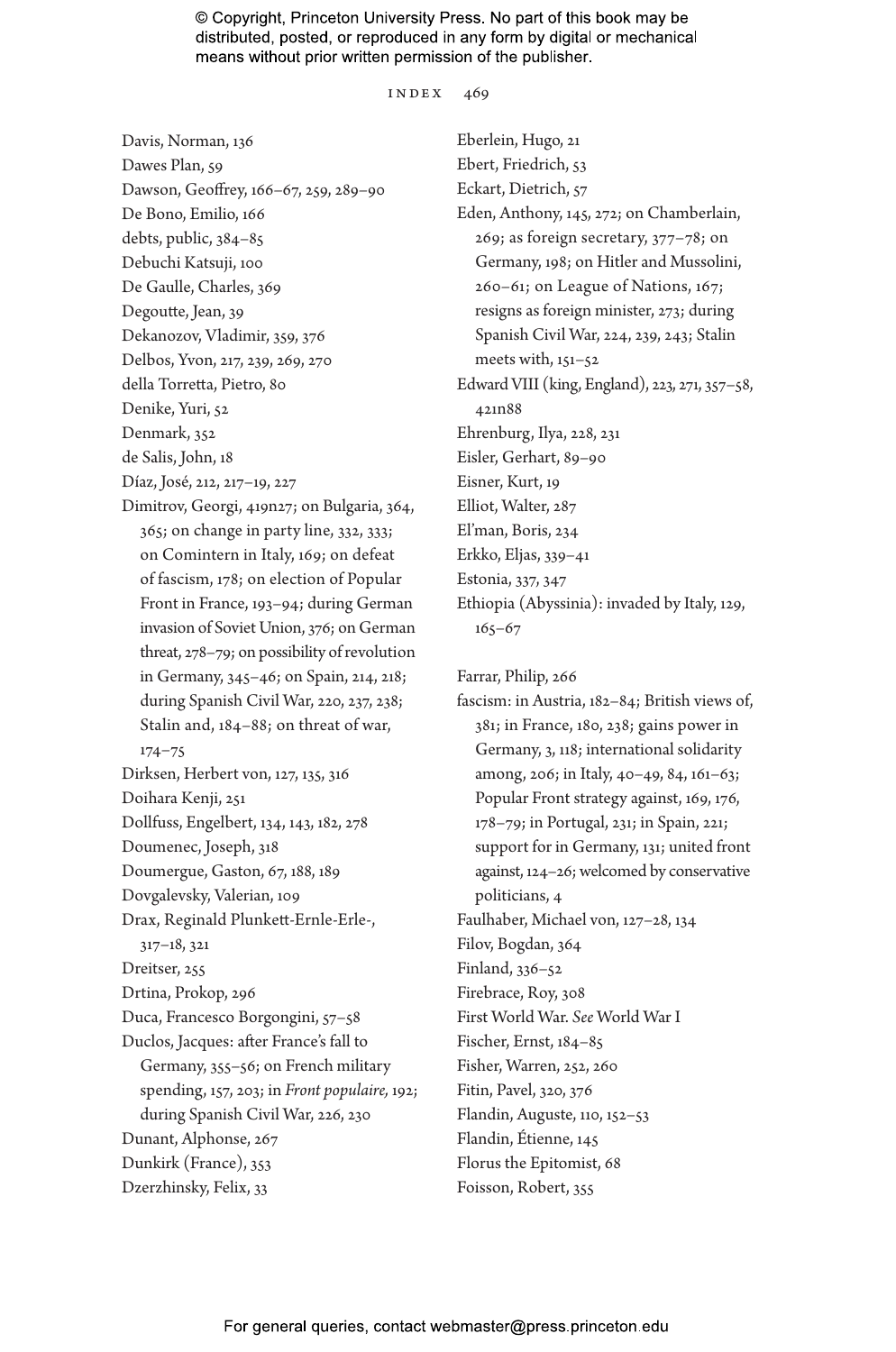470 index

Fontanel, Emile, 218–19

Ford, Henry, 57

Forwood, Dudley, 223

Four-Power Pact (1933), 139

Frachon, Benoît, 195

- France, 31, 106–7; on aid to Spain, 220–22; alliance between Soviet Union and, 135–37, 153–59; in alliance with Poland, 280; British policy towards, 274; election of Popular Front in, 192–97; falls to Germany, 353, 355–56, 358; on German invasion of Austria, 275–76; Germany invaded by (1923), 39–40; impact of British unilateralism on, 270; Indochina under, 108–10; Japanese assurances to, 116; in Locarno Pact, 80; in military talks with Britain and Soviets, 319–21; mutual assistance with Soviet Union, 140–41; under Napoleon Bonaparte, 335; national unity government formed in (1938), 280–81; Popular Front in, 179–82, 267; reparations from Germany to, 53; Soviet criticisms of, 270–71; Soviet interference in empire of, 69; during Spanish Civil War, 206, 217, 222–25, 228–31, 237–39, 244; Weimar Republic and, 30
- Franco, Francisco, 208; anti-Communism of, 216–20; Conservative Party sympathy for, 222–26, 266; Germany and Italy aids, 231–33; rebellion by, 215; during Spanish Civil War, 235

François-Poncet, André, 222

French Indochina, 108–10

*Frente Popular* (Popular Front; Spain), 209–12 *Front populaire* (Popular Front; France):

British fears of, 197–204, 267; in elections of 1936, 192–97; on Spanish Civil War, 224

Gafencu, Grigore, 302 Garvin, James, 261–62, 266 Gauche, Maurice, 149 Gavrilović, Milan, 366 geopolitics (*Geopolitik*), 58–59, 163–65 George II (king, Greece), 221

George V (king, England), 83

George VI (king, England), 267, 290–91, 330, 357

German National Socialist Workers' Party (NSDAP), 54. *See also* Nazi Party

Germany: aids Franco in Spanish Civil War, 231–40; in anti-Comintern pact with Japan, 249; attempted revolution in (1919), 18–20; attempted revolution in (1921), 34–36; attempted revolution in (1923), 49–54; Austria invaded by, 275–76; Austria under, 171–72; beginnings of Nazi Party in, 54–60; British appeasement of, 143–45, 262–69; Churchill warns Stalin of invasion from, 370–73; Communist Party in, 112–14; Czechoslovakia capitulates to (1938), 293–97; Czechoslovakia invaded by (1939), 298; election of 1925 in, 106; elections of 1932 in, 117–18, 120–21; financial crisis in (1931), 114–16; Franco-Soviet alliance against, 153–59; Great Depression in, 87; Hess flies to Britain, 373–76; Hitler comes to power in, 122–23, 131; invaded by France (1923), 39–40; *Kristallnacht* in, 297–98; in Locarno Pact, 80; Molotov visits, 360–63; Nazis gain power in, 3; nonaggression treaty with Poland (1934), 140; pact between Soviet Union and, 142, 306–7, 314–15, 321–25, 326–28, 333–34; in peace negotiations with Britain, 359–60; plans to attack Poland, 310; plans to invade Soviet Union, 363–67; Poland invaded by, 326; in police collaboration with Italy, 170–71; political violence in (post-WWI), 7; at Rapallo Treaty negotiations, 37–39; rearmament of, 150–51; Rhineland occupied by (1936), 172–74; Russia invaded by (1917), 17; secret negotiations between Britain and, 315–16; Soviet Union and (1920s), 31–34; Soviet Union invaded by (1941), 368–69, 376–79; during Spanish Civil War, 221, 230; in Tripartite Pact with Italy and Japan, 360;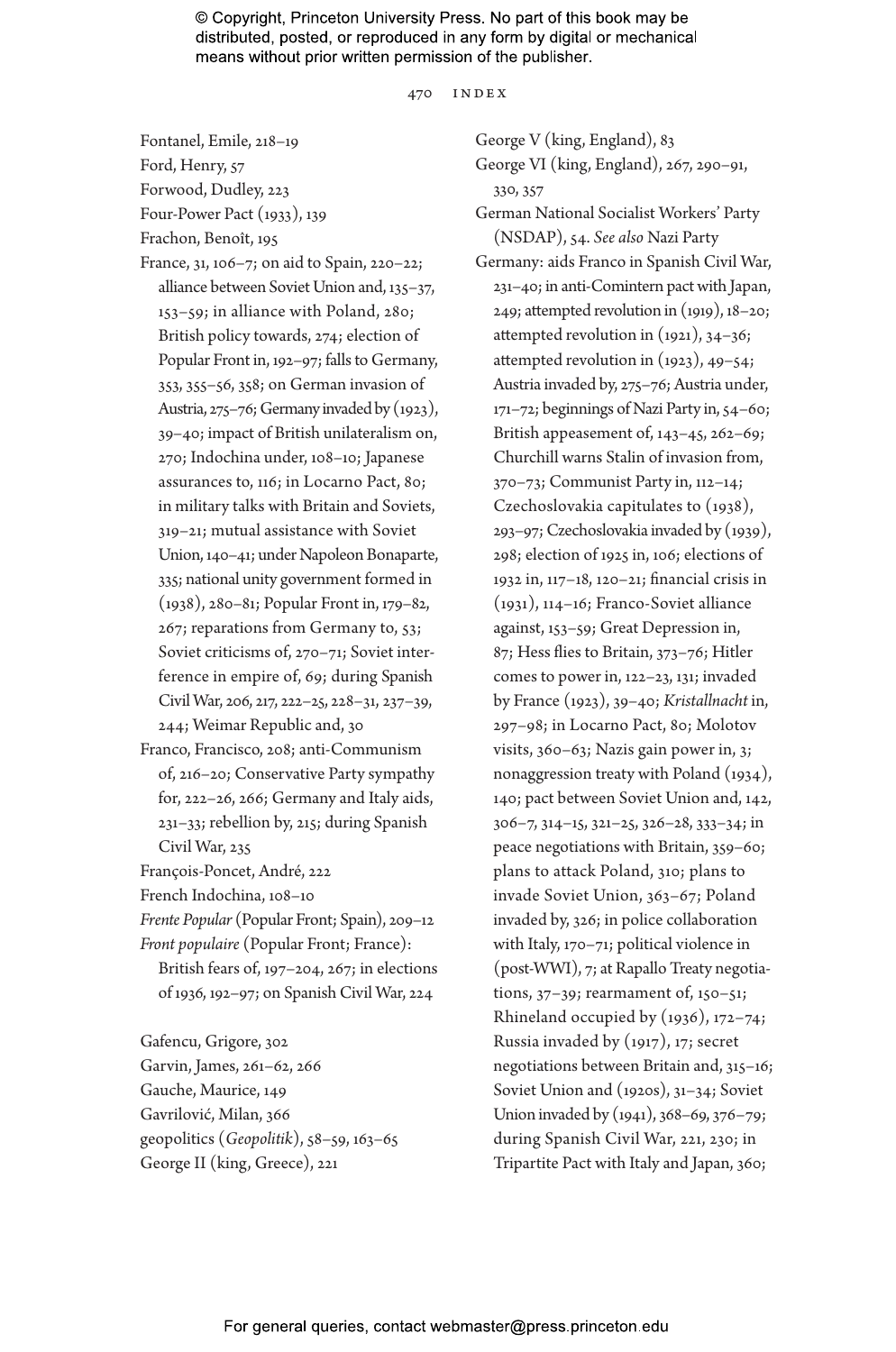index 471

- uprising in (1923), 5; as Weimar Republic,
- 28–31; Western Europe invaded by, 352–54;
- Yugoslavia invaded by, 367
- Gerő, Ernõ, 226, 228, 240
- Gil Robles, José María, 207, 209, 215
- Giolitti, Giovanni, 40, 43
- Giral, José, 233
- Goebbels, Joseph, 140, 146
- Gorev, Vladimir, 227
- Göring, Hermann: on actions against German Communist Party, 124; on alliance with Italy, 162; Chamberlain meets, 323; on fear of Bolshevism, 258; Germany spying under, 275–76; Halifax meets, 269; in Poland, 146
- Graff, Johann Heinrich de, 419n27
- Gramsci, Antonio, 42, 84, 168, 417n98
- Grand Alliance (Britain, US, and Soviet Union), 11
- Grandi, Dino, 100; Chamberlain and, 268; as Italian ambassador to Britain, 273; on Italian Communist Party, 87; as Italian foreign minister, 160, 164; removed as foreign minister, 181
- Great Britain: in Anglo–German Naval Agreement, 158, 161; appeasement of Germany by, 143–45, 262–69; attempts to appease Japan by, 252–54; in Battle of Britain, 359–60; Chamberlain becomes prime minister of, 259–62; during Chinese Revolution, 82–83; Conservative Party sympathy for Franco in, 222–26; during Czechoslovakian crisis, 287–96; after Czechoslovakian crisis, 299–300; evacuation from Dunkirk of troops of, 353; fears of French *Front populaire* in, 197–204; forged Zinoviev Letter and, 64–69; general strike in (1926), 77–78; German rearmament and, 150–52; Great Depression in, 87; guarantees given to Poland by, 301–3; Hess flies to, 373–76; interwar military policy of, 8–9; on Italian invasion of Ethiopia, 166, 167; on Manchu-

ria, 99–100; military talks with Soviets, 317–23; Petrograd bombed by, 22; policy toward Soviet Union of (1926), 79–80; possibility of revolution in, 21–22; prepares for war with Soviet Union, 348–52; in proposed alliance with Soviet Union, 310–12; at Rapallo Treaty negotiations, 38–39; reactions to rise of Hitler by, 126–33; rearmament of, 272–73, 297; on Rhineland occupied by Germany, 173; Russia invaded by (1918), 17; secret negotiations between Germany and, 315–16; during Spanish Civil War, 228–29, 231–32, 237, 241–42; on Spanish Republic, 212–14; as target of Comintern, 61–64, 395n1; trade between China and (1926), 75–76; after World War I, 3

- Great Crash (1929), 384
- Great Depression, 10, 86–88, 105; in France, 179–80
- Greece, 221
- Green Gang (China), 82
- Grieco, Ruggero, 113
- Grossmann, Oskar, 183
- Günther, Christian, 350, 351
- Guomindang (China), 74; in anti-Japanese front, 246; Chinese Communist Party and, 75, 248–51; during Chinese Revolution, 81–82; Soviet contacts with, 70–72

Hadow, Robert, 129–30

Hägglöf, Gunnar, 369

- Halifax (lord), 244, 269, 277; Butler and, 355; during Czechoslovakian crisis, 287–90, 294; dispute between Churchill and, 356; as foreign minister, 273, 275, 307; Maisky meets with, 314; on military talks with Soviets, 318; on Nazi-Soviet pact, 315, 324; on World War II, 330–31
- Hankey, Maurice, 229, 350
- Harvey, Oliver, 244, 309, 324
- Hasse, Otto, 48
- Hassell, Ulrich von, 170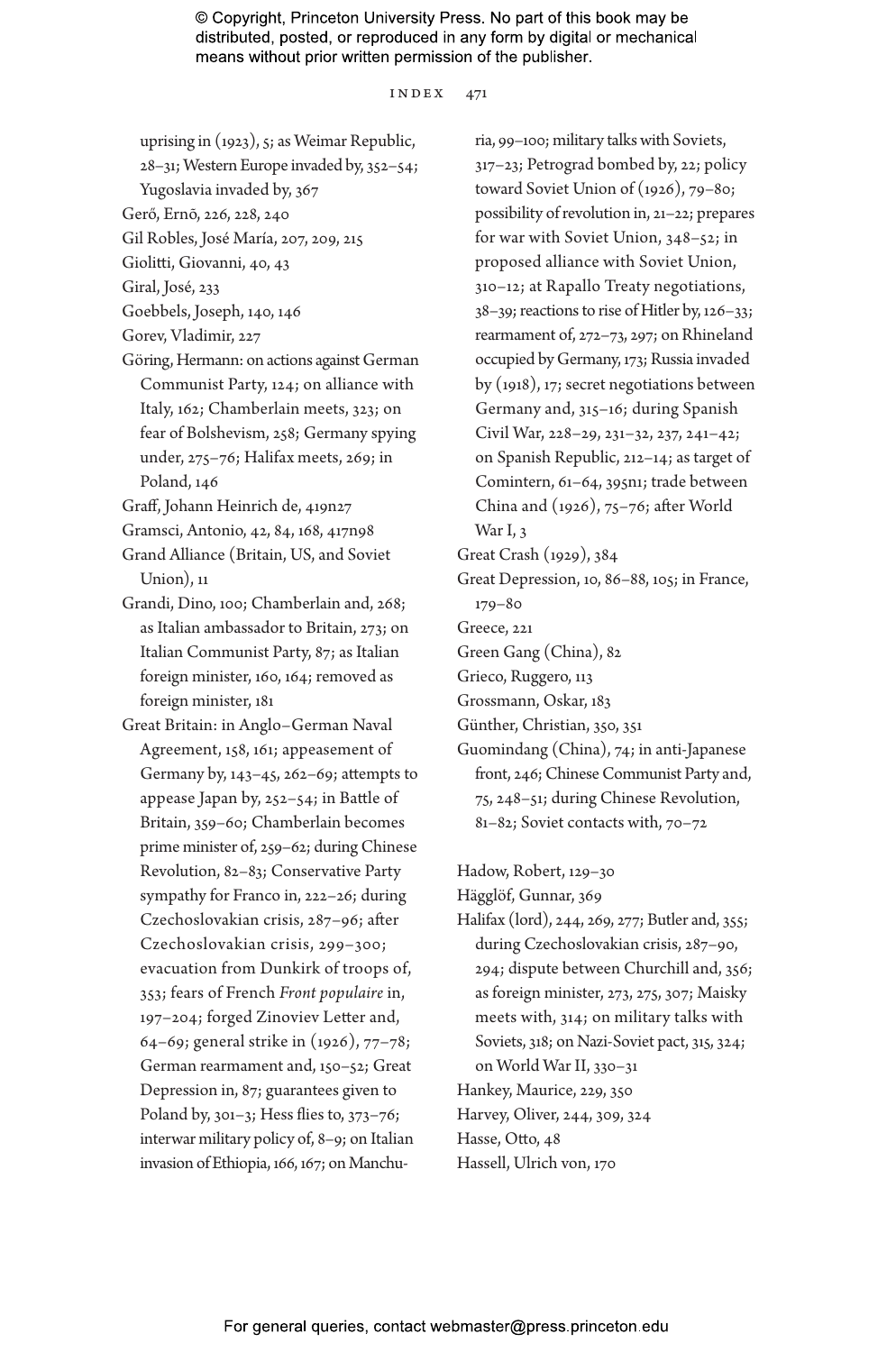472 index

Haushofer, Albrecht, 359–60 Haushofer, Karl, 58–59, 374 Hayes (lieutenant colonel), 245 Haywood (major general), 318 Heckert, Fritz, 126 Henderson, Arthur, 401n2 Henderson, Nevile, 287 Heopner, Erich, 378 Hernández, Jesús, 214 Herrick, Myron, 38 Herriot, Édouard, 192 Herwarth von Bittenfeld, Hans Heinrich, 111, 322 Hess, Alfred, 374 Hess, Rudolf, 57–59, 312–13; goes to Britain, 373–76 Heydrich, Reinhard, 171 Hilferding, Rudolf, 29 Himmler, Heinrich, 171 Hindenburg, Paul von, 106, 123, 130 Hirshfeld, 236 Hitler, Adolf, 327; on agreement with Soviet Union, 322; anti-Semitism of, 56–58; British appeasement of, 144; British Conservatives on, 198–99; British views of, 381; Chamberlain meets with, 291–92, 295–96; comes to power (1933), 122–23, 131; on Communism and Soviet Union, 128; Czechoslovakia capitulates to, 293–97; decides to invade Soviet Union, 359; early British attitude toward, 129–30; Edward VIII on, 223; on German invasion of Soviet Union, 378–79; German rearmament under,

150–52; good luck of, 368; Halifax meets, 269; on Hess going to Britain, 373; invades Western Europe, 352–54; on Japan, 371; Kemsley meets with, 319; *Mein Kampf* by, 59; on menace of Bolshevism, 3, 11, 261; Molotov visits, 360–63; Mussolini and, 162–63; in Nazi Party beginnings, 54–56; in pact with Stalin, 314; Pius XI on, 134; plans to attack Poland, 310; plans to invade Soviet Union, 363–67; united front against, 124–26; after World War I, 19

Hoare, Samuel, 268, 298; on future of Europe, 299; on German peace proposals, 330; Nazi Party underestimated by, 334; on proposed division of China, 252–53; on Spanish Civil War, 266 Hobsbawm, Eric, 12, 13 Ho Chi Minh (Nguyen Ai Quoc), 109 Hodža, Milan, 293 Hodgson, Ralph, 64 Holland, 353 Home, Alec Douglas, 291 Hong Kong (China), 69, 76, 80, 386 Hoover, Herbert, 26, 53, 93, 94 Hore-Belisha, Leslie, 349 Houghton, Alanson, 38 Hsu Hsiang-ch'ien, 246 Hudson, Robert, 315–16 Hugenberg, Alfred, 112, 113, 123, 127, 138 Hughes, Charles Evans, 54 Hull, Cordell, 363 Humbert-Droz, Jules, 47 Hutten-Czapski, Bogdan, 148

Iceland, 385 India, 9, 63 Indochina, 108–10 Inner Mongolia, 98 Inskip, Thomas, 266 International Brigades, 233, 235 Ioffe, Adol'f, 71 Iran, 383 Islamic fundamentalism, 383 Ismay, Hastings 317–18 Isogai, Rensuke, 251 Italian Socialist Party (PSI), 43 Italy: aids Franco in Spanish Civil War, 231–40; Communist Party in, 84; Ethiopia invaded by, 129, 166, 167; fascism in, 135, 160–63; on German dominance over Austria, 171–72; in police collaboration with Germany,

170–71; post–World War I, 7; rise of fascism in, 40–49; Soviet Union and, 168–70; during Spanish Civil War, 215–17, 220–21; in Tripartite Pact with Germany and Japan, 360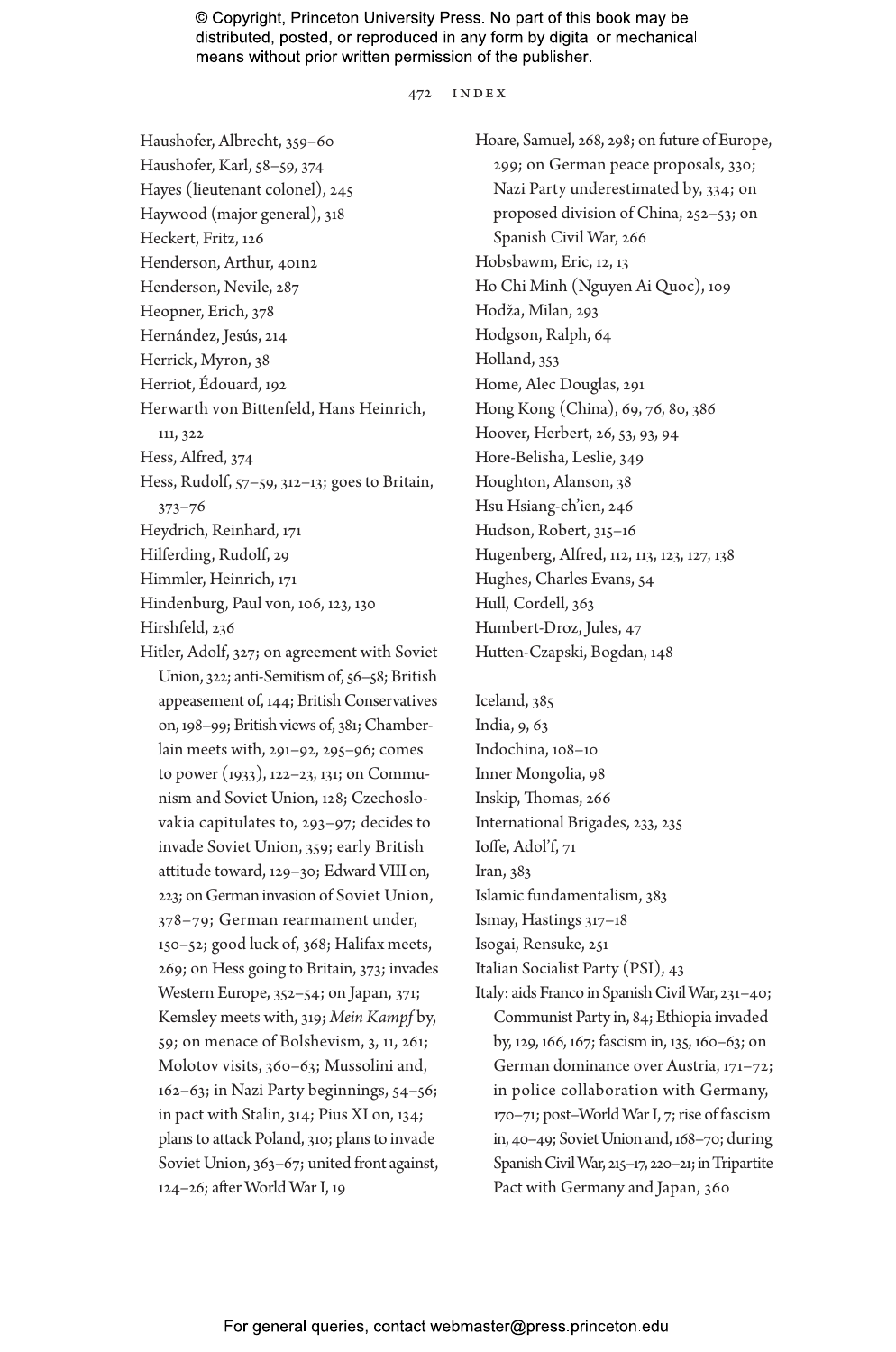index 473

Jagwitz, Eberhard von, 374

- Japan: British attempts to appease, 252–54; Chinese Communists versus, 247–51; Chinese Revolution against, 72–74; League of Nations on Manchuria under control of, 99–100; Manchuria invaded by, 88–89, 94–96; Manchuria under control of, 92–94, 102; Marco Polo Bridge incident between China and, 251–52; threat of Bolshevism to, 245, 246; in Tripartite Pact with Germany and Italy, 360; in war with Soviet Union (1939), 348, 361, 370–72
- Jebb, Gladwyn, 282; Bolshevism feared by, 174; on Germany, 277; on Italy, 206; on Nazi-Soviet pact, 322; on secret negotiations between Britain and Germany, 316
- Jews: Ford on, 57; Hitler on, 56; Mussolini on, 58; as target of *Kristallnacht,* 297–98. *See also* anti-Semitism Jones, Tom, 197–98

Jouhaux, Léon, 155, 195

Kaganovich, Lazar, 228 Kallio, Kyösti, 339 Kaplan, Fanny, 27 Karakhan, Lev, 20, 73–74 Kato, Tomasaburō, 96 Kemsley (lord), 319 Kennedy, Joseph: on Czechoslovakia, 288; on Hitler, 330; as US ambassador to Britain, 275, 281, 327 Kennedy, Leo, 288–89, 301 Kerr, Philip (Lord Lothian), 150, 261, 262 Keynes, John Maynard, 1, 398n62 Khomeini, Ruhollah Musavi (ayatollah), 383 Khrushchev, Nikita, 382 *Kindertransport*, 298 Kirkpatrick, Ivone, 228, 308 Kjellén, Rudolf, 58 Kleist, Peter, 310 Knatchbull-Hugessen, Hugh, 253 Knickerbocker, Hubert, 354 Knorin, Vil'gel'm, 115, 120, 184; on Austria, 183; after German election of 1932, 118

Kolarov, Vasil, 364 Kollontai, Alexandra: on, 366; on Finland, 342–44; on German invasion of Soviet Union, 369; on Soviet demands on Finland, 350–52; on Sweden's support for Finland, 347; on Yugoslavia, 366 Kol'tsov, Mikhail, 227–28, 286 Konev, Ivan, 361 Kopp, Viktor, 32, 33 KPD. *See* Communist Party (Germany; KPD) Krasin, Leonid, 22, 37 Krestinsky, Nikolai, 37, 168, 169, 172 Krėvė-Mickevičius, Vincas, 359 *Kristallnacht* (Germany), 297–98 Kronstadt uprising (1920), 34–35 Krupp (firm), 33 Kun, Béla, 35–36, 189 Kutepov (general), 109 Kuusinen, Aino, 343 Kuusinen, Otto, 100–101, 115, 186, 343 Kuznetsov, Nikolai, 321 Kwantung Army ( Japan), 89, 91

Labour Party (Britain): on British rearmament, 268; in by-election of 1933, 165; Comintern on, 175; Communist Party and, 178–79; in election of 1930, 104–5; under MacDonald, 12; Soviet subsidy to, 401n2 Laidoner, Johan, 347 Lampson, Miles, 81, 83 Latvia, 337 Laval, Pierre, 93, 115, 145, 188; after fall of France, 354; on Franco-Soviet pact, 155–57, 192; on Popular Front government, 197 League of Nations, 31, 88; collective security system of, 4, 85; during Czechoslovakian crisis, 293; on Italian invasion of Ethiopia, 129, 165, 167; on Japanese invasion of Manchuria, 92, 98–101; on Soviet invasion

of Finland, 346; Soviet Union joins, 136, 141

- Leeper, Reginald (Rex), 268, 379
- Léger, Alexis, 140–41, 236
- Leith-Ross, Frederick, 252, 253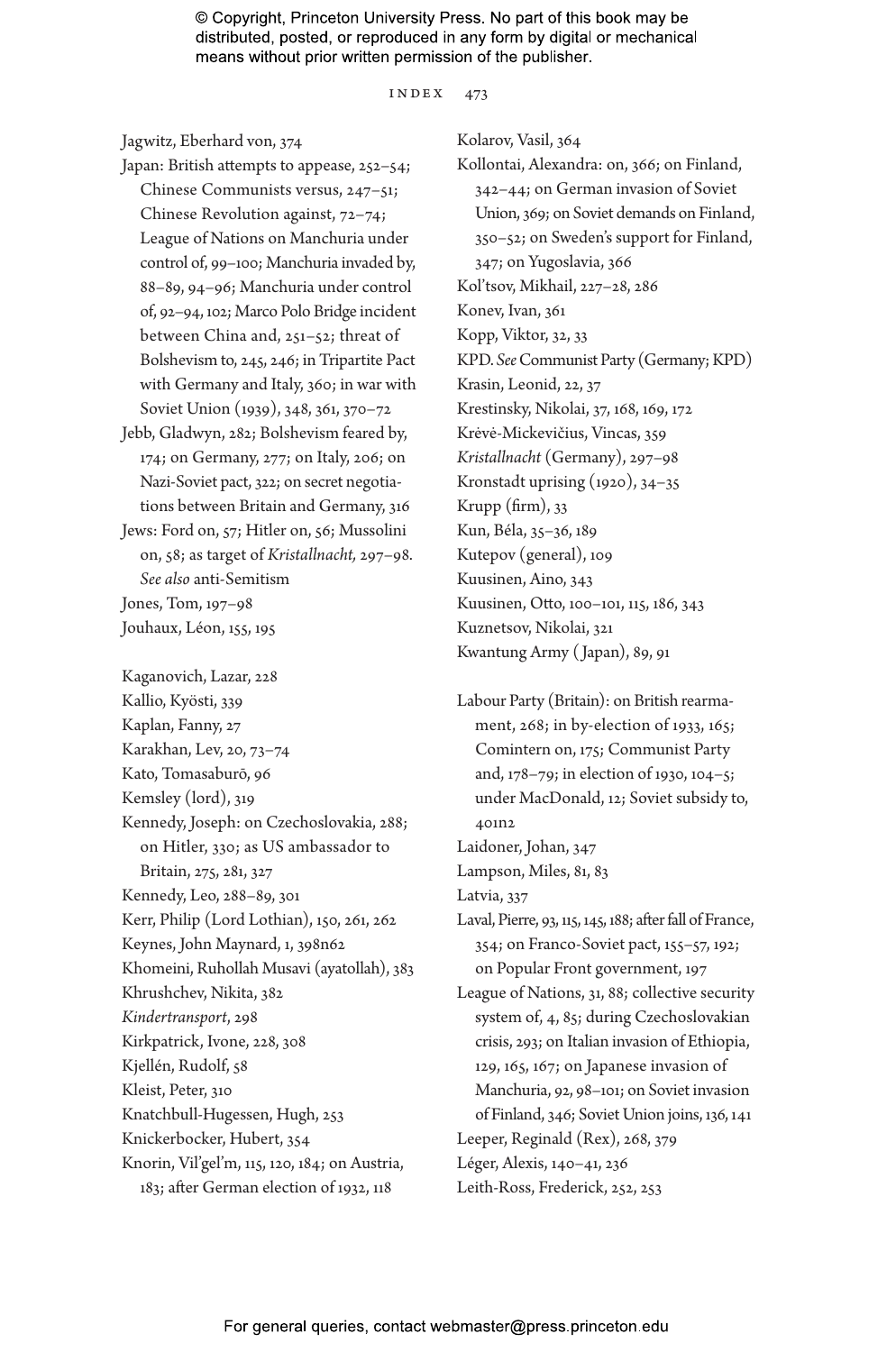474 index

- Lenin, Vladimir Ilyich, 3, 5, 7; on Anglo– Soviet trade agreement, 64; death of, 26–27; at founding of Comintern, 21–22; on revolution in Italy, 40; on revolutions in Europe, 19; during Russian Revolution, 15–17; on trade with Britain, 68; on war with Poland, 24–26
- Leningrad (Soviet Union): Finnish and Estonian borders near, 337, 340; Soviet defense industry in, 342; Stalin on security of, 338
- Lepin, Edvard, 256
- Lerroux, Alejandro, 207
- Levi, Paul, 35
- Li Dazhao, 82
- Liddell, Guy, 357, 375
- Liebknecht, Karl, 30
- Li Li-san, 89–90
- Lindley, Francis, 85, 92, 274–75, 311
- Lindsay, Ronald, 274
- Lipski, Józef, 140
- Lithuania, 139, 327, 337, 359
- Litvinov, Maxim, 23, 101, 185, 198, 271, 283; on agreement with US, 102; on British guarantee to Poland, 301–2; collective security strategy of, 156; on German invasion of Czechoslovakia, 279–80; on German invasion of Soviet Union, 368–69, 377–78; on German minority in Czechoslovakia, 284–85; on German preparations, 286–87; at League of Nations, 132; on Molotov, 361, 445n136; on Nazis, 133; NKVD investigation of, 270; on Polish-German non-aggression pact, 145; resigns as Foreign Secretary, 303–9; Schleicher and, 121; during Spanish Civil War, 242 Litvinov, Tatyana, 445n136 Lloyd George, David, 18, 129 Locarno Pact (1925), 80, 152–54, 288; on Rhineland, 172 Loktionov, Aleksandr, 286 Lominadze, Vissario "Besso," 132
- Londonderry (lord), 136, 199

Longo, Luigi, 226, 235 Loraine, Percy, 273, 275 Lothian (Lord; Philip Henry Kerr), 150, 261, 262 Lowe, Ivy, 23 Lozovsky, Solomon (Lozovskii), 90, 320, 359; Manuilsky on, 124; on Nazi-Soviet pact, 324; on Popular Front in France, 192 Łubieńska, Teresa, 146 Luciani, Georges, 271 Ludendorff, Erich, 14, 54 Ludwig III (king, Germany), 19 Lueger, Karl, 57 Lukasiewicz, Jan, 148 Luxemburg, Rosa, 21, 30 Lytton Commission (1932), 99

- MacDonald, Ramsay, 12, 259, 401n2; elected prime minister, 105; Mussolini meets with, 126–27, 152–53 Maclean, Donald, 262, 373, 419n27
- Maclean, Fitzroy, 372–73, 447n12
- 
- Magyar, Lajos, 101
- Maisky, Ivan, 152, 261; on Chamberlain, 314–15; Churchill meets with, 353–54; on Communist revolutions during World War II, 336; Dawson meets with, 289–90; Eden meets with, 198, 260; in military talks between Britain and Soviets, 318–19; as Soviet ambassador to Britain, 266, 312, 349; at Stalin's meeting with Eden, 151
- Makins, Roger, 357
- Malenkov, Georgii, 304
- Mallet, Victor, 351–52
- Malthus, Thomas, 58
- Manchuria (China): Chinese Communist Party in, 90, 91; Japanese invasion of, 88–89, 94–96; Japanese occupation of, 92–94; League of Nations inaction on, 98–101
- Mannheim, Carl, 339–41
- Manuilsky, Dmitriy, 115, 184, 186; on fascism in Germany, 116, 131; on German Communist Party, 114; on Spain, 208–9; on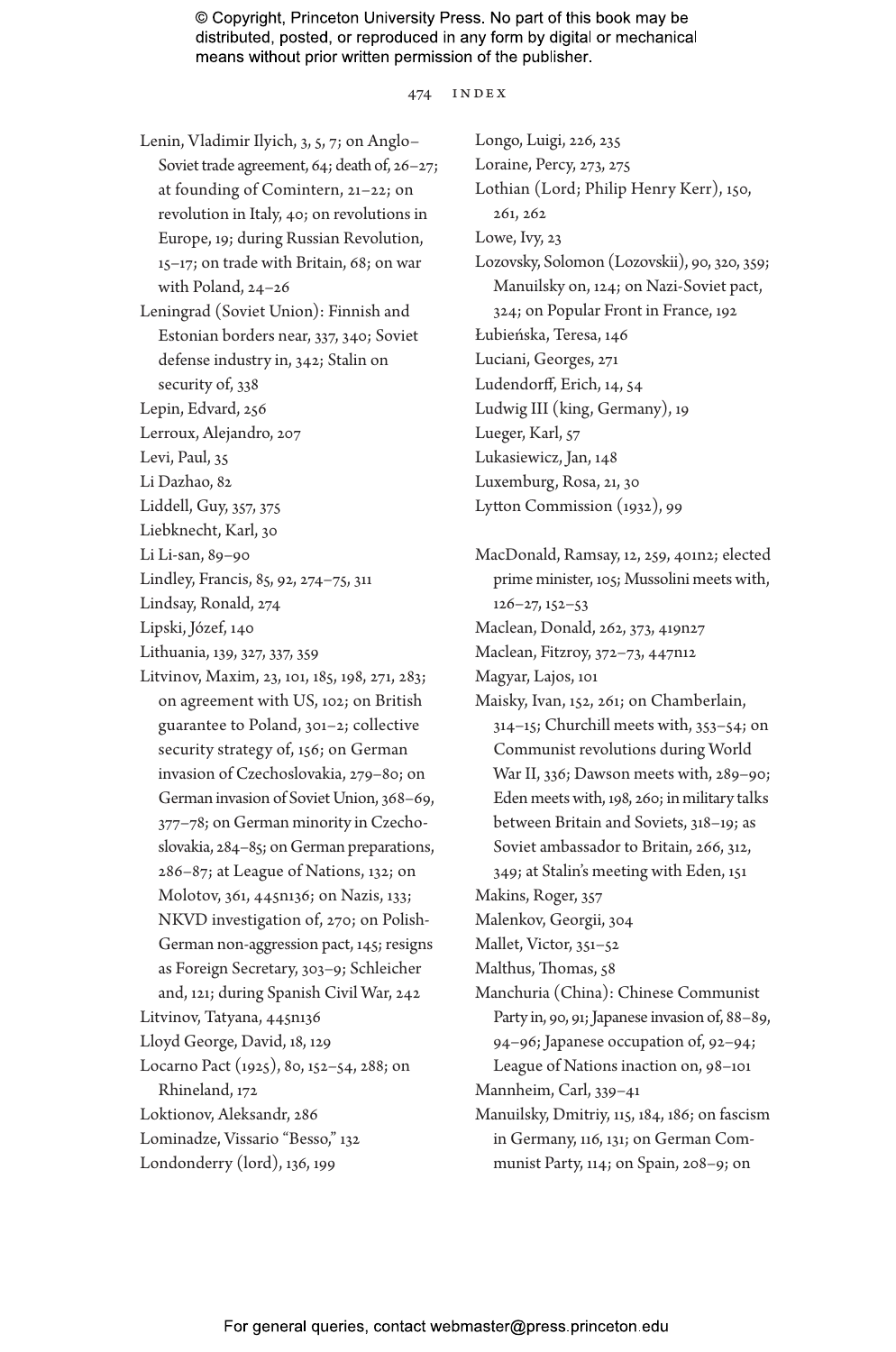index 475

united front against fascism, 124–26, 188–89; on war between Soviet Union and Germany, 360 Mao Tse-tung, 89, 246, 249, 250 Marco Polo Bridge incident (China; 1937), 251–52 Margach, James, 268 Maring, 70 Marty, André, 155–57, 194–96, 200; during Spanish Civil War, 226, 228, 239, 243 Mary (queen, England), 291, 433n134 Matsuoka Yōsuke, 99, 371–72 Mayer, Arno, 13 McDonald, Iverach, 299–300 Megaro, Gaudens, 162 *Mein Kampf* (Hitler), 56, 59; translated into Russian, 132–33 Mendras, Edmond, 135–36 Merekalov, Aleksei, 304 Meretskov, Kirill, 347 Merker, Paul, 112 Mermet (lieutenant colonel), 196 Messerschmitt, Wilhelm Emil "Willy," 374 Metaxás, Ioannis, 221 Meyer, Alfred, 374 MI5, 19, 179 MI6: Berlin station of, 27; on Czechoslovakia, 291; decryption of Comintern communications by, 419n27; on German occupation of Rhineland, 173; on German threats, 298–99; on Nazi-Soviet pact, 315, 322; on Soviet Union as threat, 9; on Spain, 213–14; after World War I, 19 Miedziński, Bogusław, 138–39 Miklas, Wilhelm, 182 Military Committee ("M" Committee, Comintern), 65 Milne, George, 80 Milner (viscount), 259 Moffat, Jay, 354 Molotov, Vyacheslav, 5, 270–71, 365; on agreement with Germany, 322; becomes Foreign Secretary, 304; on British-Soviet

talks, 320; on fall of France to Germany, 353; on Finland, 337, 339–40, 343–44, 350–51; on German capture of Western Europe, 358; during German invasion of Soviet Union, 377; on German invasion of Soviet Union, 368; Hitler meets with, 360–64; on Poland, 331; signs pact with Germany, 323–24 Montagnana, Mario, 44 Monteiro, Armindo, 231–32 Montgomery, Hugh, 167 Morel, Henri, 204 Moreno (captain), 215 Morgenthau, Henry, Jr., 354 Morocco, 215 Morton, Desmond, 232–33 Müller, Adam, 58 Munters, Vilhelm, 140, 322 Münzenberg, Willi, 101, 184 Murray (lieutenant colonel), 334, 440–41n28 Mussolini, Benito, 3, 7, 381; anti-Communism of, 119; Chamberlain and, 264, 268; comes to power in Italy, 44–47; Ethiopia invaded by, 129, 166; on fascism in Austria, 182; fascism of, 84, 160–62; Franco aided by, 236–38; Hitler and, 57–58; international fascist solidarity promoted by, 206; on Italy-German police collaboration, 170, 171; on liberalism, 10; MacDonald meets, 126–27, 152–53; on political divisions in France, 180–81; during Spanish Civil War, 216, 217, 221 Namier, Lewis, 313

Napoleon Bonaparte, 335 national liberation fronts, 16 Nazi Party (Germany): beginnings of, 54–60; in election of 1930, 113; in elections of 1932, 117, 120; gains power in Germany, 3; underestimates of, 334 Nazi-Soviet pact (1939), 322–25, 326–28, 381; Comintern after, 328–29

Neumann, Heinz, 112–13, 115, 119, 120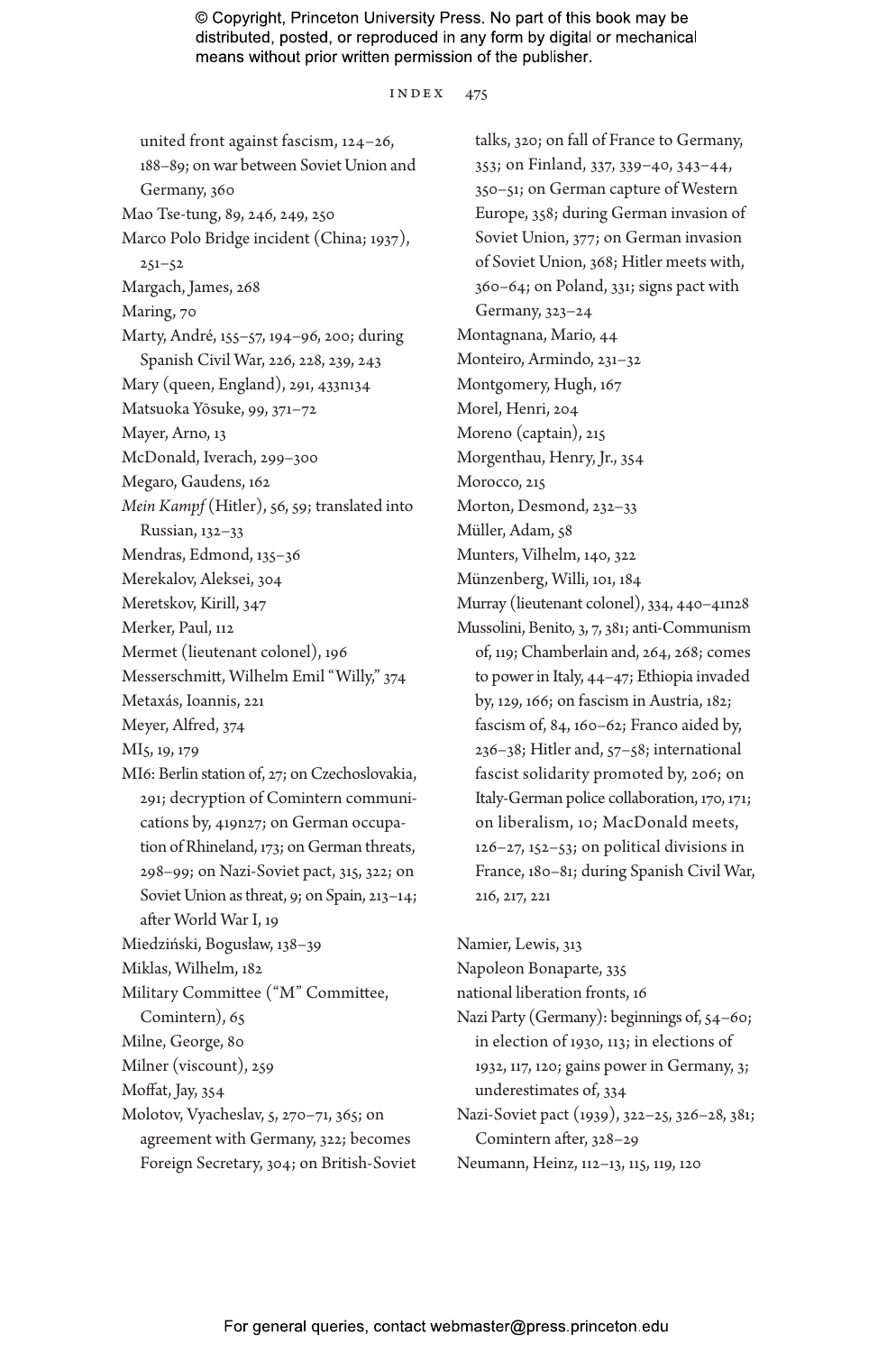476 index

Neurath, Konstantin von, 128, 133 Nicolson, Harold, 79–80, 260, 263, 266 Niemeyer, Otto, 77 Nikitin, 329 Nikol'skii, 70 Nikonov, V., 427n28 Ninčić, Momčilo, 366 Nitti, Francesco, 40 Niukkanen, Juho, 340 Noël, Léon, 146 Nolte, Ernst, 11 Norman, Montagu, 106, 107 Norway, 352 Noske, Gustav, 30 nuclear deterrence, 382

Oliphant, Lancelot, 275 O'Malley, Owen, 81 Orsenigo, Cesare, 130–31 Osborne, D'Arcy, 210 Oshima Kenkichi, 249, 255

Paasikivi, Juho, 338–41, 343 Pacelli, Eugenio, 183, 217, 221–22, 242 Pantaleone, Maffeo, 44 Papen, Franz von, 123, 305–6; anti-Communism of, 120, 127–28; German coalition government under, 118; Pius XI on, 134; on Poland, 139–40 Pareto, Vilfredo, 44 Paris Commune (1870), 15 Pasquier, Pierre, 109 Peake, Charles, 355 Pedrazzi, Orazio, 215–16 Pełczyński, Tadeusz, 149–50, 285 Pétain, Philippe, 188, 353 Peter (king, Yugoslavia), 366 Phipps, Eric, 128, 131, 154 Picelli, Guido, 169 Pieck, Wilhelm, 52, 116, 131 Piétri, François, 109–10 Pikel', 255 Piłsudski, Józef, 24, 137, 146, 303; death of, 147–48

Pintsch, Karl Heinz, 312 Pius XI (pope): anti-Communism of, 57–58, 167–68; on Austria, 183; Churchill meets with, 67; on Hitler, 134; in Poland, 148 Poincaré, Henri, 30, 38 Poland: in alliance with France, 280; attacked by Germany, 325, 326; British guarantees to, 301–3; after Czechoslovakia falls to Germany, 300–301; during Czechoslovakian crisis, 294; divided between Soviet Union and Germany, 327, 331, 335, 336; German plans to attack, 310; Soviet-German agreement on, 32–33; Soviet mistrust of, 145–50; Soviet Union and, 137–43; during Spanish Civil War, 229; in war with Russia, 24–26 Pollitt, Harry, 185, 422n108; on French united front, 181–82; on penetration of defence industries, 175–76; on Spanish Civil War, 233 Popov, Ivan, 364 Popular Front strategy, 169, 176, 381; British fears of, 197–204, 267; elected in France, 192–97; against fascism, 178–79; in France, 179–82, 186–92, 280, 307; in Spain, 204, 209–15 populism, 385 Portugal, 213, 231–32 Potemkin, Vladimir, 168, 257, 292 Pownall, Henry, 349 Prieto, Indalecio, 230 Prytz, Börn, 356, 357, 444n113 Puleston, William D., 354, 434n159 Pyatnitsky, Osip, 45, 112, 113, 184; Stalin meets with, 125–26 Racamond, Julien, 188

Radek, Karl, 28; on British Empire, 63; as Comintern secretary, 23; on Manchuria, 97; Miedziński meets with, 138–39; on Mussolini, 46; on Poland's war with Russia, 25; on revolution in Germany, 49–51; Schlageter line of, 112; in secret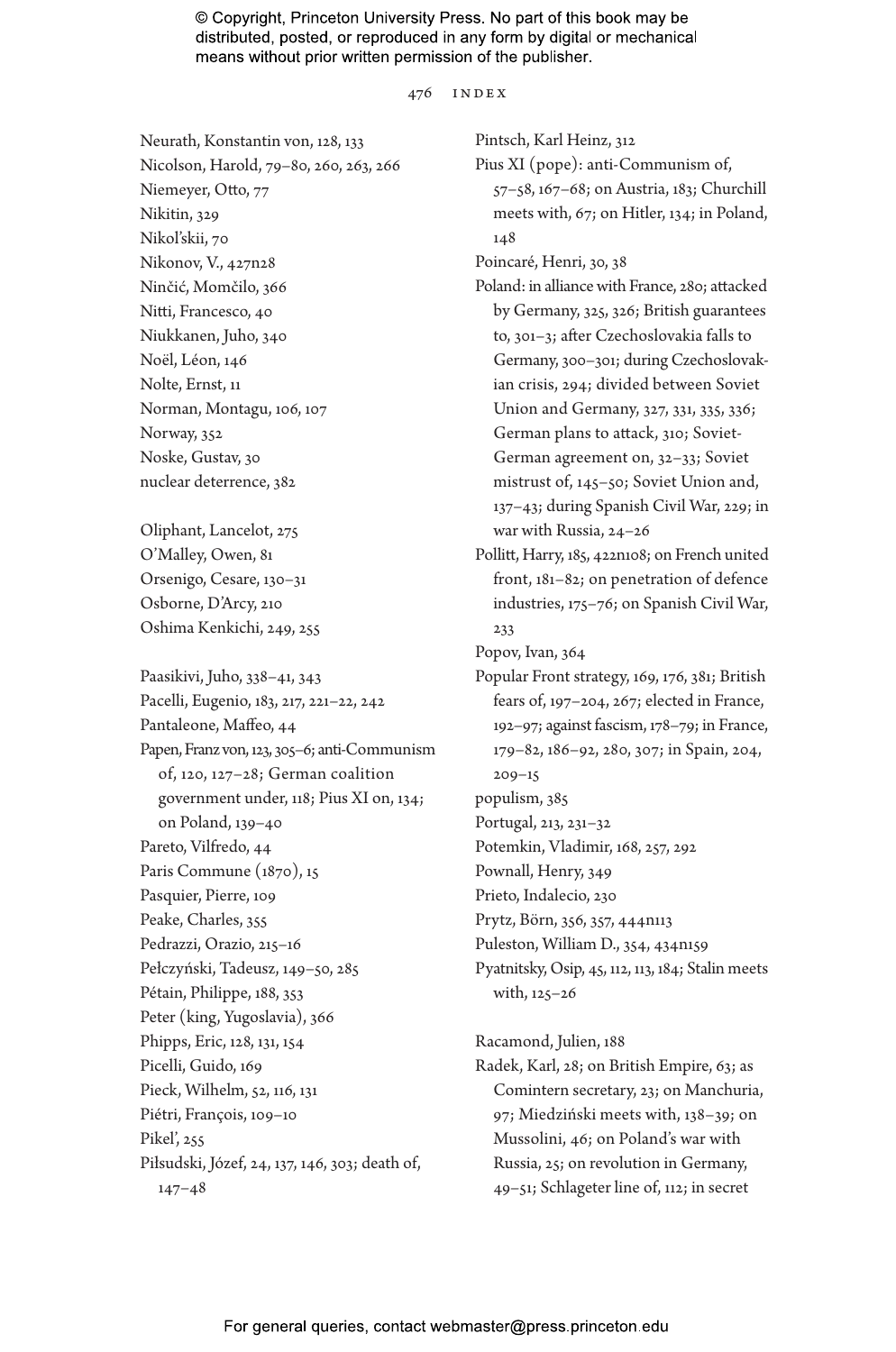index 477

negotiations with Germany, 37; on world revolution, 32 Radical Socialist Party (France): Comintern on, 189; French Communist Party and, 188, 191; Mussolini on, 192; in Popular Front election, 193 Rákosi, Mátyás, 35 Rakovsky, Christian, 37 Ramette, Arthur, 200 Ransome, Arthur, 21 Rapallo Treaty (1922), 37–39, 80, 110, 120–21, 136 Rathenau, Walther, 29, 37 Reich, Jakob, 36 Reith, John, 276 Remmele, Hermann, 112 Reynaud, Paul, 330 Rhineland, 157; Comintern's reaction to German occupation of, 174–77; invaded by Germany, 172–74; as republic, 39 Ribbentrop, Joachim von, 229, 249–50, 317; as German ambassador to Britain, 276; on German intentions, 319–20; Molotov meets, 362–63; in pact with Soviet Union, 314, 323–24 Ricardo, David, 68 Ridsdale, William, 341–42 Roatta, Mario, 231 Rogeri (count), 170 Rogers, G. H., 157–58, 410n116 Rollin, Henri, 57 Roman Catholic Church. *See* Catholic Church Romania, 147; during Czechoslovakian crisis, 293; France and, 159, 279–80; invaded by Germany, 360; Poland and, 302; Soviet Union and, 352 Roosevelt, Franklin D.: on Czechoslovakia, 295–96; Soviet Union recognized by US under, 102 Rosenberg, Alfred, 319, 321, 374 Rosselli, Carlo, 225–26 Rosso, Augusto, 365 Rothermere (lord), 191–92 Rothstein, Andrew, 337–38, 341–42 Rowse, A. L., 166–67

Rozenberg (ambassador), 241 Rucker, Arthur, 325, 336, 344 Rumbold, Horace, 30 Russia: end of empire of, 15; Revolution in, 2, 3, 15–18; in war with Poland (1920), 24–26. *See also* Soviet Union Rybkin, Boris, 338 Rydz-Śmigły, Edward, 148–49 Ryti, Risto, 351 Ryutin, Martemyan, 132 Sackett, Frederic, 111 Salazar, António Oliveira, 213, 231, 232 Salengro, Roger, 238 Samper, Ricardo, 207 Sánchez, Claudio, 232 Sargent, Orme, 8, 136–37, 269, 271; on Franco-Soviet alliance, 153–54; on *Front populaire,* 197, 199; on Hess's visit to Britain, 375; on Hitler, 143–44; during Spanish Civil War, 228–29 Satō Naotake, 250 Savić, Dragutin, 366–67 Scheliha, Rudolf von, 74, 88, 92 Shidehara, Rudolf von, 309–10 Schlageter line, 112 Schleicher, Kurt von, 122, 130, 131; as German chancellor, 120–21; resigns as chancellor, 127 Schnurre, Karl, 317 Schulenburg, Friedrich-Werner Graf von der, 310, 314; as German ambassador to Soviet Union, 308, 358; during German invasion of Soviet Union, 376; on pact with Germany, 321–22 Schuschnigg, Kurt, 278 Schweisguth, Victor-Henri, 196 Second International (Socialist International), 20, 102, 125; during Popular Front period, 180; during Spanish Civil War, 231 Seeckt, Hans von, 32, 37 Seeds, William, 303, 313, 317 Seipel, Ignaz, 183 Serrati, Giacinto, 43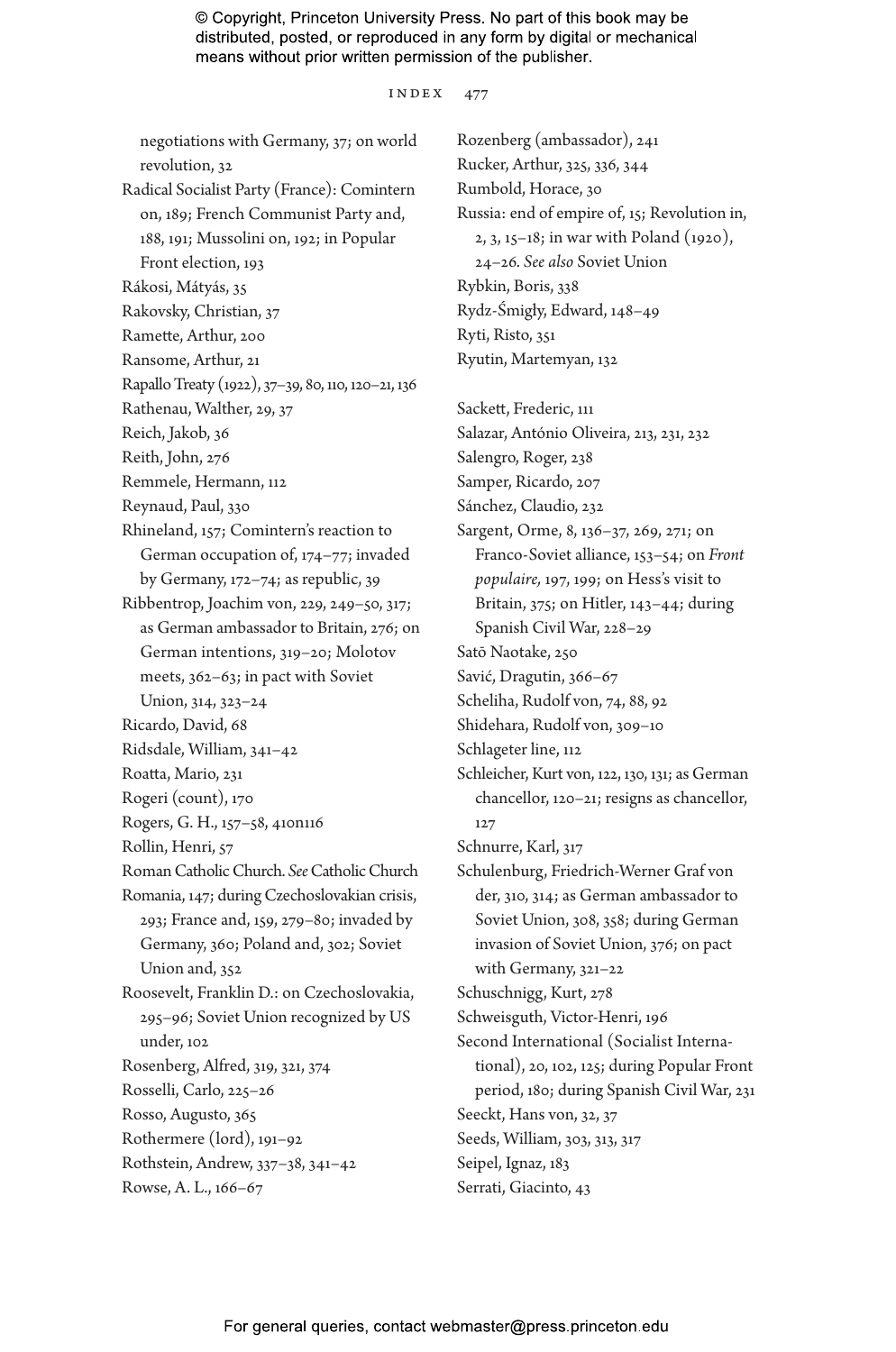478 index

Service, John, 247 Shanghai (China): Britain in, 69–70; Chinese Communist Party in, 75, 90; Chinese Revolution in, 81–82; massacre in, 72; strike in, 73 Shaposhnikov, Boris, 314, 347 Shtein, Boris, 237 Shtrodakh, Aleksei, 51–52 Shute, John, 209 Sibilia, Enrico, 182 Silva, Espirito Santo, 357 Simić, Božin, 366–67 Simon, John, 145, 259; as chess player, 99; during Czechoslovakian crisis, 288; in Germany, 150–53; on Hitler, 198; on Japan, 254; on Mussolini, 166 Sinclair, "Quex," 291, 318 Sirola, Yrjö, 21 Škirpa, Kazys, 336 Slavutsky, Mikhail, 256 Smith, Adam, 68 Smushkevich, Yakov, 286 Smuts, Jan, 167, 294 Snow, Edgar, 247 Snow, Thomas, 344–45 Social Democracy, 12; Comintern's reversal on, 185–86; in united front against fascism, 124, 125, 183 Social Democratic Party (Germany; SPD), 29–30, 117, 180 social democrats, 183–85 social fascism, 112, 118, 191; end of, 183, 184 Socialist International. *See* Second International Socialist Party (Austria), 182–83 Socialist Party (France; SFIO), 180, 181, 192; in Popular Front election, 193 Sorel, Georges, 15–16, 327 Sotelo, José Calvo, 215 Soviet Union: air power of, 284–88; alliance between France and, 135–37, 153–59, 225; anti-war movement of  $(1932)$ ,  $101-3$ ; armed forces of, under Stalin, 254–57;

Baltic states and, 337; Britain prepares for war with, 348–52; British general strike and, 77–78; on British guarantee to Poland, 301–2; Chamberlain's distrust of, 262–63; China and, 69–71; Chinese Communist Party and, 89–91; Chinese Revolution backed by (1925–26), 73–76, 80, 82–83; Churchill warns of German invasion, 370–73; collectivisation of agriculture in, 106–7; conflicts between Britain and, 79–80; in Cuban missile crisis, 382; during Czechoslovakian crisis, 290–94; after Czechoslovakian crisis, 297–301; diplomacy of (1920s), 6; expansion of (1940), 358–60; Finland invaded by, 337–48, 350–51; on German capture of Western Europe, 358; German invasion of (1941), 368–69, 376–79; German plans to invade, 363–67; Germany and (1920s), 31–34; intervention in China by (1937), 245–46; isolationism of, 94–98; Italian communists and, 42–43, 45–46; Italy and, 168–70; joins League of Nations, 141; Kronstadt uprising in, 34–35; on Manchuria, 100–101; military talks with Britain, 317–23; Nazi-Soviet pact (1939), 306–7, 314–15, 321–25, 326–28, 333–34; Poland and, 137–43; Poland mistrusted by, 145–50; in proposed alliance with Britain, 310–12; Rapallo Treaty between Germany, entente powers and, 37–39; recognized by Britain, 105; recognized by US, 102; recognized by western powers, 27; during Spanish Civil War, 227–33, 239, 241–44; Spanish Republic aided by, 233–36; trade agreement with Britain (1921), 63-64, 68; tripartite agreement offered by, 303. *See also* Comintern; Russia

Spain: attempted revolution in (1934), 207–9; Civil War in, 205–6, 215–20, 281; Comintern aid to Republic of, 226–27; French aid to, 220–22; Germany and Italy aid Franco in, 231–40; impact on Britain of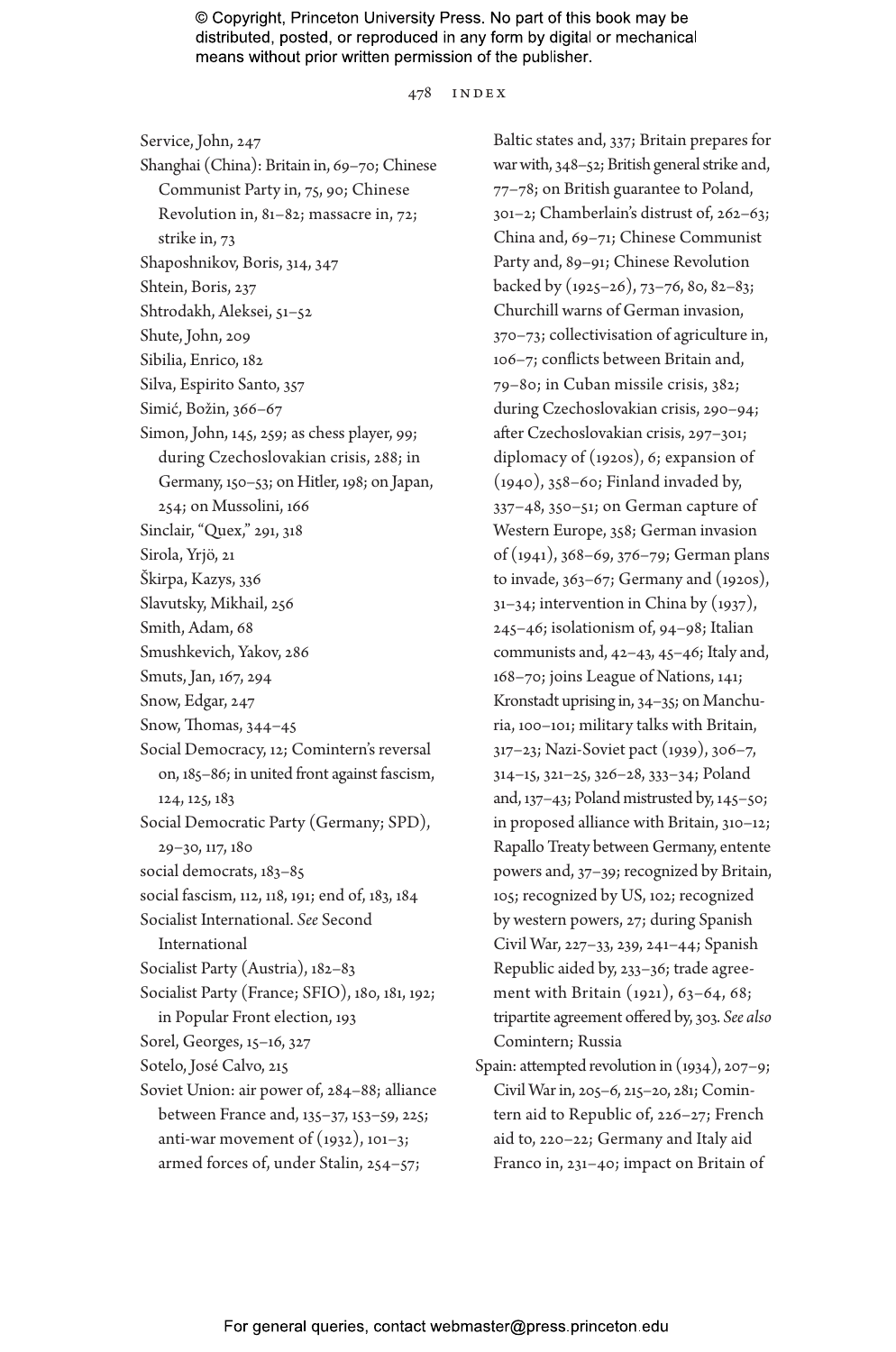index 479

Civil War in, 265–67; Lindley on, 274–75; monarchy overthrown in  $(1931)$ ,  $163-64$ ; Popular Front in, 10–11, 204, 209–12; Soviet Union during Civil War in, 227–31,

233–36, 243–44

Springhall, Douglas, 333

Stack, Lee, 66

Stalin, Josef, 103, 327; on aid to Chinese Communist Party, 248–49; on Blum, 237–38; on Britain, 62; on Britain's pro-German policies, 283; on building socialism in Russia, 104; on Bulgaria, 365; on China, 71–72, 80, 90, 91; on Chinese Revolution, 73, 74; Churchill warns of German invasion, 370–73; collectivisation of agriculture under, 106–7; Comintern under control of, 120, 132; differences between Trotsky and, 381; Dimitrov and, 184–88; Eden meets with, 151–52; on Finland, 339–42, 347–48, 350; on Franco-Soviet alliance, 155, 156; on French national unity government  $(1938)$ , 280–81; on French strikes, 202; on German capture of Western Europe, 358; on German invasion of Austria, 279; on German invasion of Soviet Union, 368, 369, 376, 377; on Hess, 375; on Japanese invasion of Manchuria, 94–96; Litvinov replaced by Molotov by, 305, 307–8; on Molotov-Hitler meeting, 360–61; on murders of Barthou and Alexander, 143; on Nazi potential, 110–12; on Nazi-Soviet pact (1939), 142, 314, 322, 333–34; on Poland, 326, 331; on revolution in Germany, 48–50; Soviet armed forces under, 254–57; on Soviet Far Eastern policies, 97–98; during Spanish Civil War, 227–32, 239; Spanish Republic aided by, 233–36; Trotsky's criticisms of, 157, 335; on tsars, 272 Stalingrad (Soviet Union), Battle of, 375 Steinhardt, Laurence, 343, 363 Stewart, Robert (Viscount Castlereagh), 29, 30, 181–82

Stilwell, Joseph, 247 Stimson, Henry, 87, 92–94, 100 Strang, William, 151, 313 Stresemann, Gustav, 33, 52–53, 106 Sun Yat-sen, 70–72 Surits, Yakov, 282, 303 Suvich, Fulvio, 172 Suzuki (lieutenant colonel), 98 Sweden, 342–44, 346–51, 356 Szembek, Jan, 229

Tagüeña Lacorte, M., 211, 360

Tanner, Väinö, 338–40, 343, 351 Tavistock, Marquess of (Duke of Bedford), 354, 359–60

Taylor, A.J.P., 12

Tedeschini (cardinal), 210

Terent'ev, Aleksei, 306

Terracini, Umberto, 45–46

Thälmann, Ernst, 101, 103; on German Communist Party, 111–15; on German election of 1932, 117–18

Third International, 12–13, 20. *See also* Comintern

Third World, 16

Thompson, Geoffrey, 291, 311

Thorez, Maurice, 116, 156, 175; on France strikes, 196; on French military budget, 203; on French national unity government (1938), 280–81; on Nazi-Soviet pact, 328; on Popular Front, 179, 186–87, 190, 191; on Spanish Civil War, 224, 227, 234, 237

Tiltman, John, 419n27

- *The Times* (London), 166–67; on Czechoslovakia, 288–90; on German invasion of Austria, 276; on Russian government, 2
- Togliatti, Palmiro, 84, 175; on dispute within French Communist Party, 186, 190, 191; on Nazi-Soviet pact, 328; during Spanish Civil War, 239, 241

Toynbee, Arnold, 258

Trades Union Congress (TUC; Britain), 77–78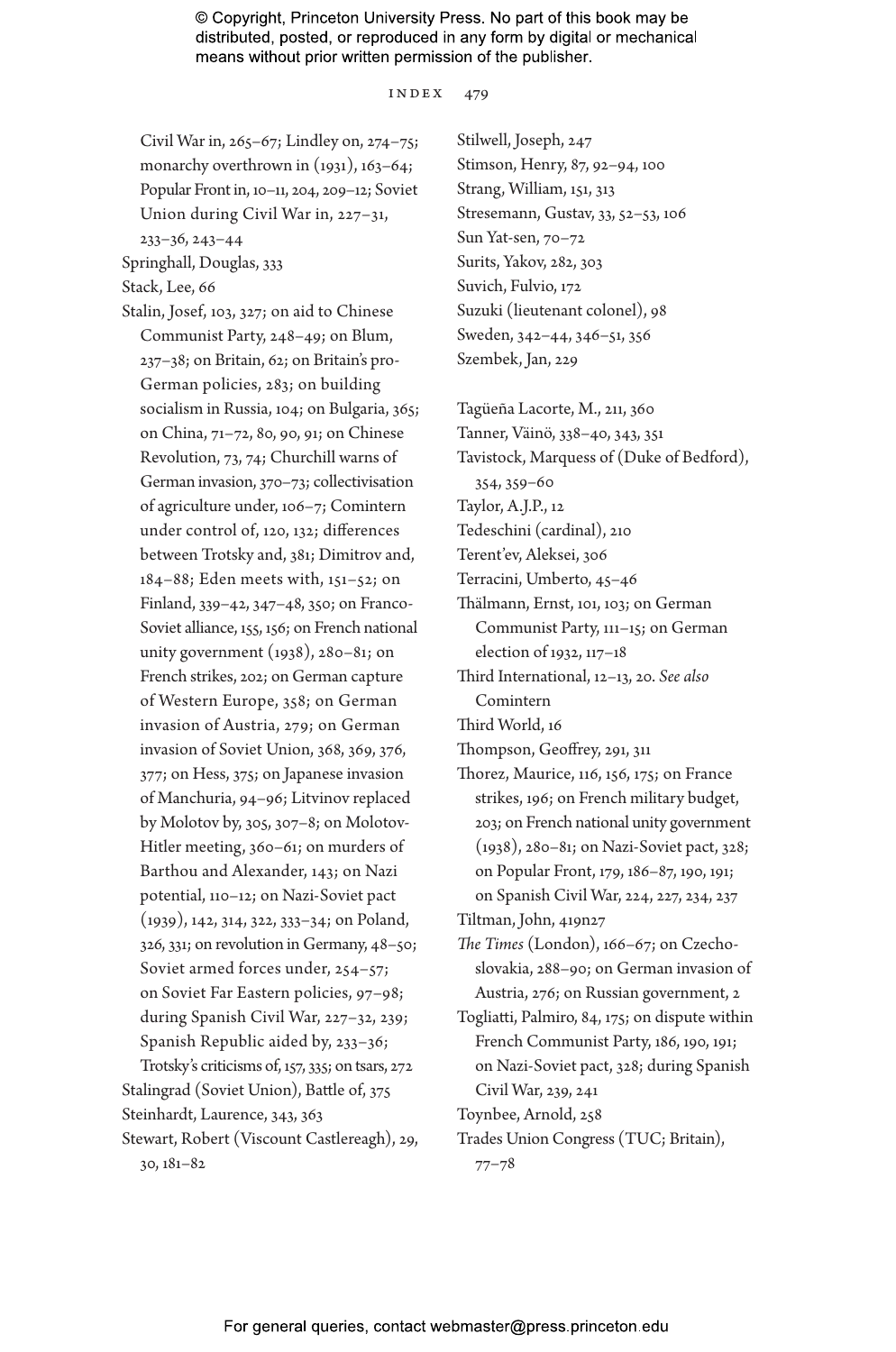480 index

Tran Phu, 402n11 Tréand, Maurice, 355 Trenchard, Hugh, 80 Trilisser, Mikhail, 76 Tripartite Pact (Germany, Italy and Japan), 360; Bulgaria joins, 366 Trotsky, Leon, 5–6, 9, 37–38, 83–84, 255; criticism of Soviet Union by, 157; in exile, 381; on expansion of Soviet Union, 335; on France strikes, 196; on India, 63; Popular Front condemned by, 11; on revolution in Germany, 48–50, 104; during Russian Revolution, 15; Stalin's charges against, 427n28; Sun Yat-sen and, 71 Trotskyists, 240 Troyanovsky, Alexander, 96 Trump administration, 384 Tukhachevsky (marshal), 225, 255 Turati, Filippo, 43 Tyrrell, William, 79

united front against fascism, 125–26; Comintern on, 186–90; Popular Front and, 178 United States, 386; on British appeasement policies, 274; isolationism policy of, 61, 91–94; on Japanese-Soviet dispute, 254; on Manchuria, 99–101; at Rapallo Treaty negotiations, 38; Soviet Union recognized by, 102; stock market crash and Great Depression in, 86–88 Unshlikht, Iosif, 33

Vaillant-Couturier, Paul, 238–39 Valéry, Paul, 14

Vansittart, Robert, 199, 200, 271, 272, 305; anti-German opinion of, 130; on Austria, 276; Cadogan on, 430n60; on Nazi-Soviet pact, 323–24; on Spanish Civil War, 225

Varga, Jenő, 334

Versailles Treaty (1919): British-Italian attempt at revision of, 126–27; Edward VIII on, 271; German rearmament under, 150–52, 158; German-Soviet secret deal

under, 31–32; Lloyd George on, 129; Radek on, 138 Vietnam: as French Indochina, 108–10 Vietnam War, 388n2 Vișoianu, Constantin, 147 Vitetti, Leonardo, 222–24 Vittorio Emanuele (king, Italy), 45 Voitinskii, Grigorii, 75, 76 Volkogonov, Dmitrii, 363 Vollard-Bockelberg, Alfred von, 135 Voltaire, 255 Voroshilov, Kliment, 83, 95, 308; on Czechoslovakia, 279; on Finland, 337, 348; on purges in Soviet military, 286; during Spanish Civil War, 227; in talks with Britain and France, 321 Vorovsky, Vatslav, 46–47 Vyshinsky, Andrei, 366, 367

Warner, Christopher, 375 Watt, Donald, 389n21 Webb, Beatrice, 104, 312, 325 Webb, Sidney, 104 Weil, Simone, 194 Weimar Republic (Germany), 30, 106, 127 Weinberg, Gerhard, 389n21 Weizsäcker, Ernst von, 304 Welles, Sumner, 274 Werth, Alexander, 379 Wigram, Ralph, 151, 199–200 Wilson, Henry, 19–20 Wilson, Horace, 260–61, 271; on appeasement, 281, 296; on Britain rearming, 297; on

- British guarantee to Poland, 301; on Czechoslovakia, 283, 295; on Halifax, 273; on proposed British-Soviet alliance, 312; in secret meetings with Germany, 315–16 Windt, Bruno, 227 Wingfield, Charles, 213 Winterton (earl), 287 Winther, Wilhelm, 344
- Wohltat, Helmut, 315–16